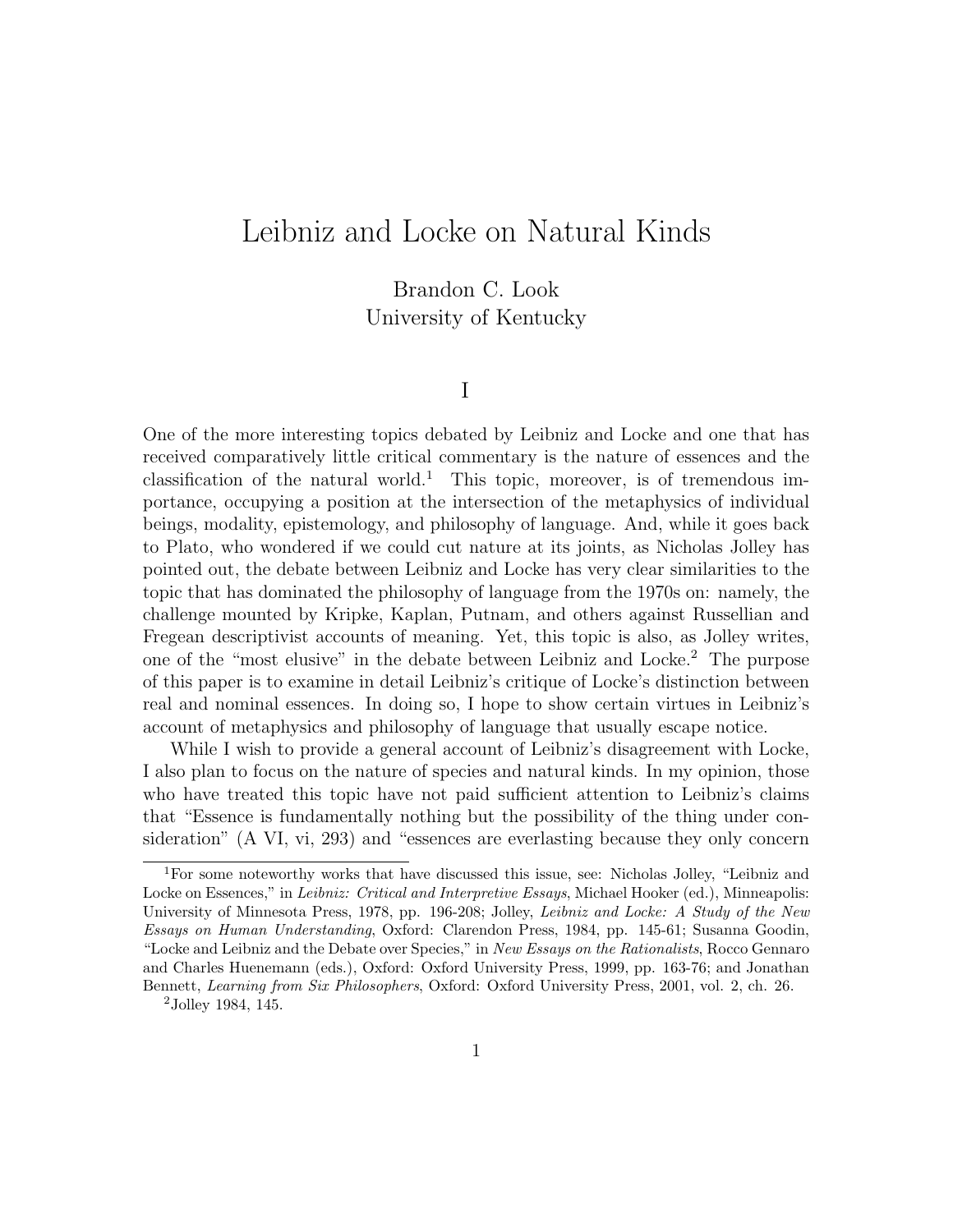possibilities."  $(A \text{ VI}, \text{vi}, 296)^3$  The view underlying these claims hearkens back to the distinction that Leibniz draws in his "Meditations on Knowledge, Truth, and Ideas" between nominal and real definitions, and it is an interesting project to tease out the parallels between nominal and real definitions and nominal and real essences. It is more important, however, to develop Leibniz's idea that real essences concern possibilities insofar as they are part of a complete picture of a possible world (which is not true of a nominal essence). Indeed, I hope that this paper will succeed in pointing to a connection between Leibniz's modal metaphysics, philosophical theology, and epistemology that has been overlooked.

### II

Book III of the Essay is, of course, devoted to the philosophy of language, to the relation between words and world. And it is here that we see two crucial aspects of Locke's metaphysics and epistemology: his anti-essentialism and his conceptualism.<sup>4</sup>

Although a distinction between real and nominal definitions can be traced back to Aristotle's *Posterior Analytics*<sup>5</sup> and runs through the history of philosophy to Leibniz's 1684 essay, "Meditations on Knowledge, Truth, and Ideas" (A VI, iv, 589- 90; AG 26), Locke speaks in the opening chapters of Book III of a distinction between real and nominal essence. His main goal in this part of the *Essay* is to undermine the traditional Aristotelian notion of essence. He writes, "Essence may be taken for the very being of any thing, whereby it is, what it is. And thus the real internal, but generally, in Substances, unknown constitution of things, whereon their discoverable qualities depend, may be called their Essence."<sup>6</sup> But, Locke continues,

 $5$ Post. Anal. II.10 (see 93b28ff).

<sup>&</sup>lt;sup>3</sup>Leibniz references and abbreviations are the following:  $A = Gottfried$  Wilhelm Leibniz, *Smtliche* Schriften und Briefe, ed. Deutsche Akademie der Wissenschaften zu Berlin (Darmstadt, 1923 ff., Leibzig, 1938 ff., Berlin, 1950 ff.), followed by series, volume and page number; AG = G.W. Leibniz: Philosophical Essays, ed. and trans. Roger Ariew and Daniel Garber (Indianapolis: Hackett, 1989);  $GP = G.W.$  Leibniz: *Die philosophischen Schriften*, edited by C. I. Gerhardt (7 volumes. Berlin, 1875-90. Reprint. Hildesheim, 1965), followed by volume and page number;  $L = Gottfried$  Wilhelm Leibniz, *Philosophical Papers and Letters*, edited and translated by Leroy E. Loemker, (2nd edition, Dordrecht, 1969). Leibniz's New Essays on Human Understanding is A VI, vi; I have used the translation of Peter Remnant and Jonathan Bennett (Cambridge: Cambridge University Press, 1981), whose edition follows the page numbers of the Akademie volume.

<sup>&</sup>lt;sup>4</sup>For a helpful discussion of the Locke's conceptualism, see Roger Woolhouse, *Locke's Philosophy* of Science and Knowledge (New York: Barnes & Noble, 1971), chs. 5 & 6.

 $6$ Locke references will be to John Locke, An Essay concerning Human Understanding, ed. Peter H. Nidditch (Oxford: Clarendon Press, 1975); Bk. ch. sec. will be given in the text.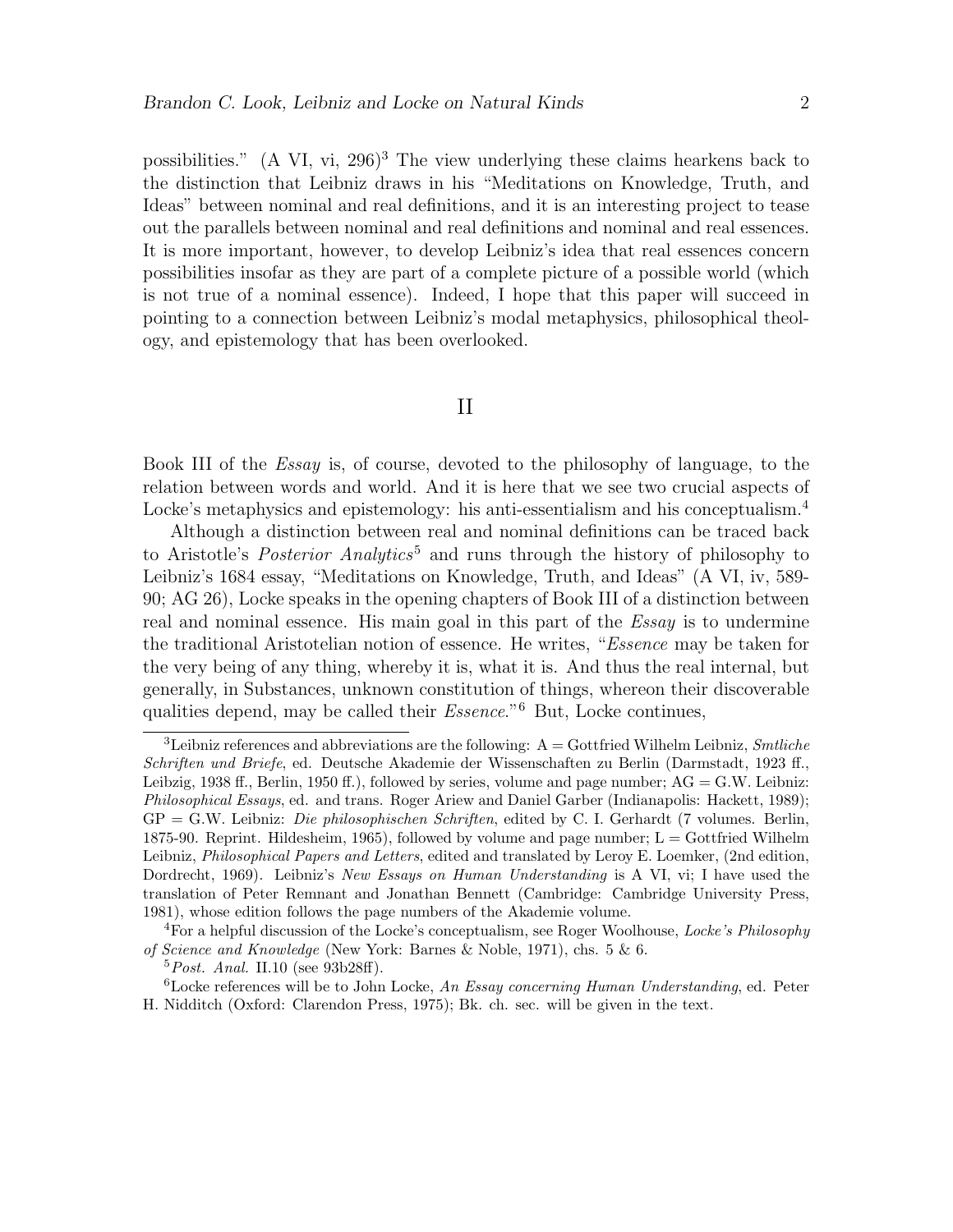'Tis true, there is ordinarily supposed a real Constitution of the sorts of Things; and 'tis past doubt, there must be some real Constitution, on which any Collection of simple *Ideas* co-existing, must depend. But it being evident, that Things are ranked under Names into sorts or Species, only as they agree to certain abstract Ideas, to which we have annexed those Names, the Essence of each Genus, or Sort, comes to be nothing but that abstract Idea, which the General, or Sortal (if I may have leave so to call it from Sort, as I do General from Genus,) Name stands for. And this we shall find to be that which the word *Essence* imports, in its most familiar use. These two sorts of *Essences*, I suppose, may not unfitly be termed, the one the Real, the other Nominal Essence. (III.iii.15)

In other words, each individual has a real, inner constitution that is the cause of its sensible properties. But when we classify individuals we sort them according to certain abstract ideas. When I encounter an individual  $x$ , I say " $x$  is F", " $x$  is G" and so on, where F and G are simply abstract terms. Two sections later, Locke presents a well-known contrast that clarifies the matter rather nicely:

Concerning the real Essences of corporeal Substances, (to mention these only,) there are, if I mistake not, two Opinions. The one is of those, who using the word *Essence*, for they know not what, suppose a certain number of those Essences, according to which, all natural things are made, and wherein they do exactly every one of them partake, and so become of this or that Species. The other, and more rational Opinion, is of those, who look on all natural Things to have a real, but unknown Constitution of their insensible Parts, from which flow those sensible Qualities, which serve us to distinguish them one from another, according as we have Occasion to rank them into sorts, under common denominations.  $(III.iii.17)$ 

The first, and less rational opinion, is clearly Aristotelian, the object of Locke's scorn. On the other hand, the more rational opinion that Locke advocates seems to be straightforward. Suppose I see Fido and Rover. Both Fido and Rover have distinct inner constitutions (real essences), and from their insensible parts flow certain sensible qualities, which I use to classify them. Thus, Fido and Rover are between mice and horses in size, hairy, four-legged, capable of barking, and so on. This set of sensible properties I group under one heading — the nominal essence —  $\log$ , and I can also say, "Fido is a dog." As we shall see in a moment, in Lockean terms what we have done is annexed a general Name (Dog) to an abstract, complex idea (whatever is hairy, four-legged, capable of barking, and so on).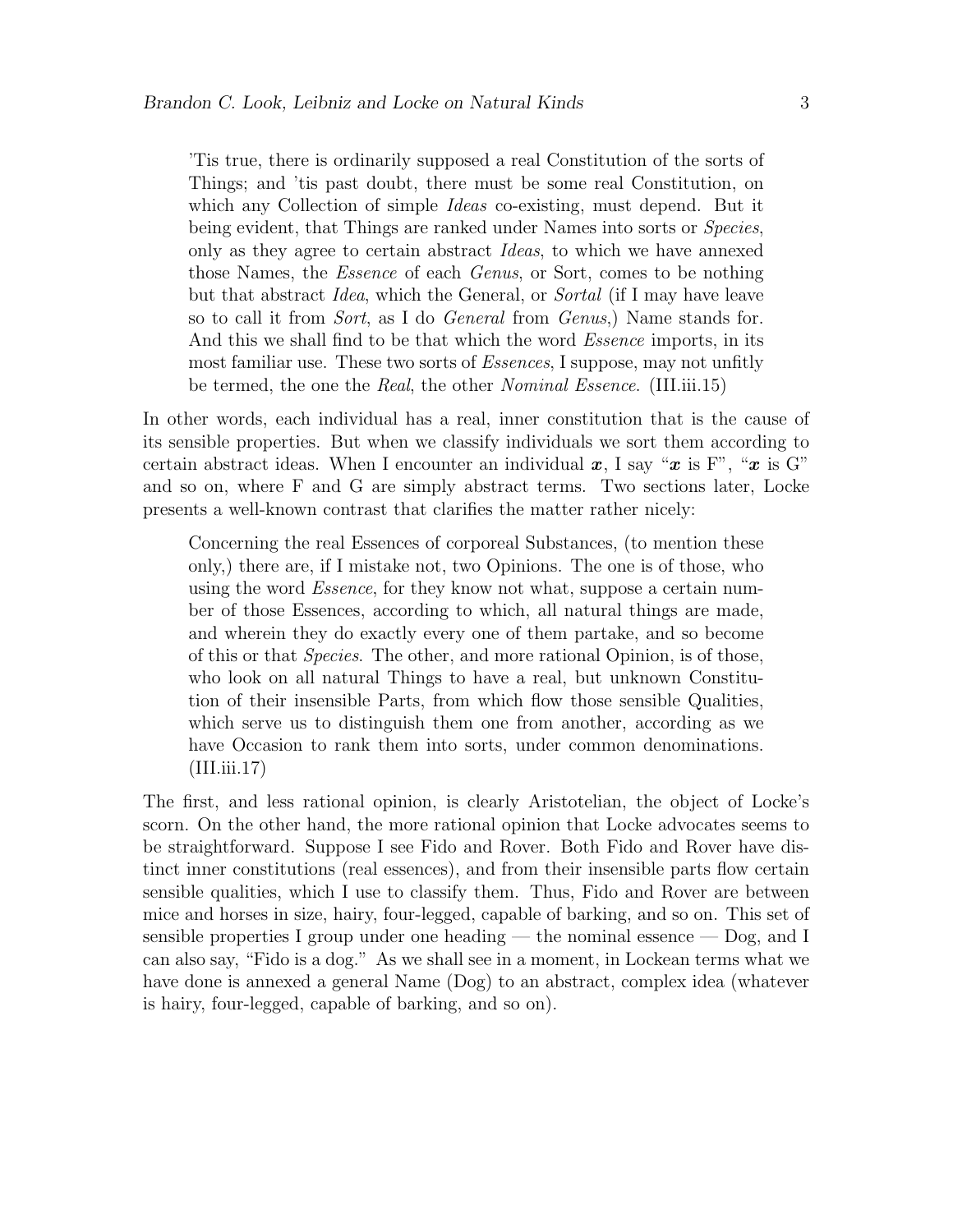It is important to notice at this point, however, that, for Locke, although it is legitimate to talk about the real essence of an individual, it is the nominal essence that we use in science and everyday life. Indeed, Locke goes on to say the following about the uselessness of appeals to real essences:

The frequent Productions of Monsters, in all the Species of Animals, and of Changelings, and other strange Issues of humane Birth, carry with them difficulties, not possible to consist with this Hypothesis: Since it is as impossible, that two Things, partaking exactly of the same real Essence, should have different Properties, as that two Figures partaking of the same real Essence of a Circle, should have different Properties. But were there no other reason against it, yet the *supposition of Essences*, that cannot be known; and the making of them nevertheless to be that, which distinguishes the Species of Things, is so wholly useless, and unserviceable to any part of our Knowledge, that that alone were sufficient to make us lay it by; and content ourselves with such Essences of the Sorts or Species of Things, as come within the reach of our Knowledge: which, when seriously considered, will be found, as I have said, to be nothing else, but those abstract complex Ideas, to which we have annexed distinct general Names. (III.iii.17)

Locke actually has two slightly different arguments in this passage. First, there seems to be a strong argument: if the real essence of an individual determined its sensible properties, then two individuals with the same real essence should not differ (so much) in their sensible properties; "monsters" (offspring that are thought to be of the same real essence as their parents) are occasionally produced in nature; therefore, the real essence does not determine sensible properties. Now, monsters will come back to frighten us later, and we shall see then that Locke lets them loose in a completely different context. But it should be noticed that this argument is bad, and bad for one of two reasons: either he is guilty of amphiboly by using the Aristotelian notion of "real essence" in one premise and his own notion of "real essence" in the other or he equates the real essence of an individual with its constitution and thereby suggests that all of the properties are involved in the individual's real essence. While this latter move might not trouble us when discussing some kinds of things (e.g., gold), it is clearly a different matter in the case of organisms. The second argument is that since we can never know the Aristotelian real essences of things we cannot use them as a means to classify things. According to Locke, in the case of individual substances, not only will the nominal essence and the real essence always be different, but the real essence will remain unknown — because it is determined by the *insensible* parts of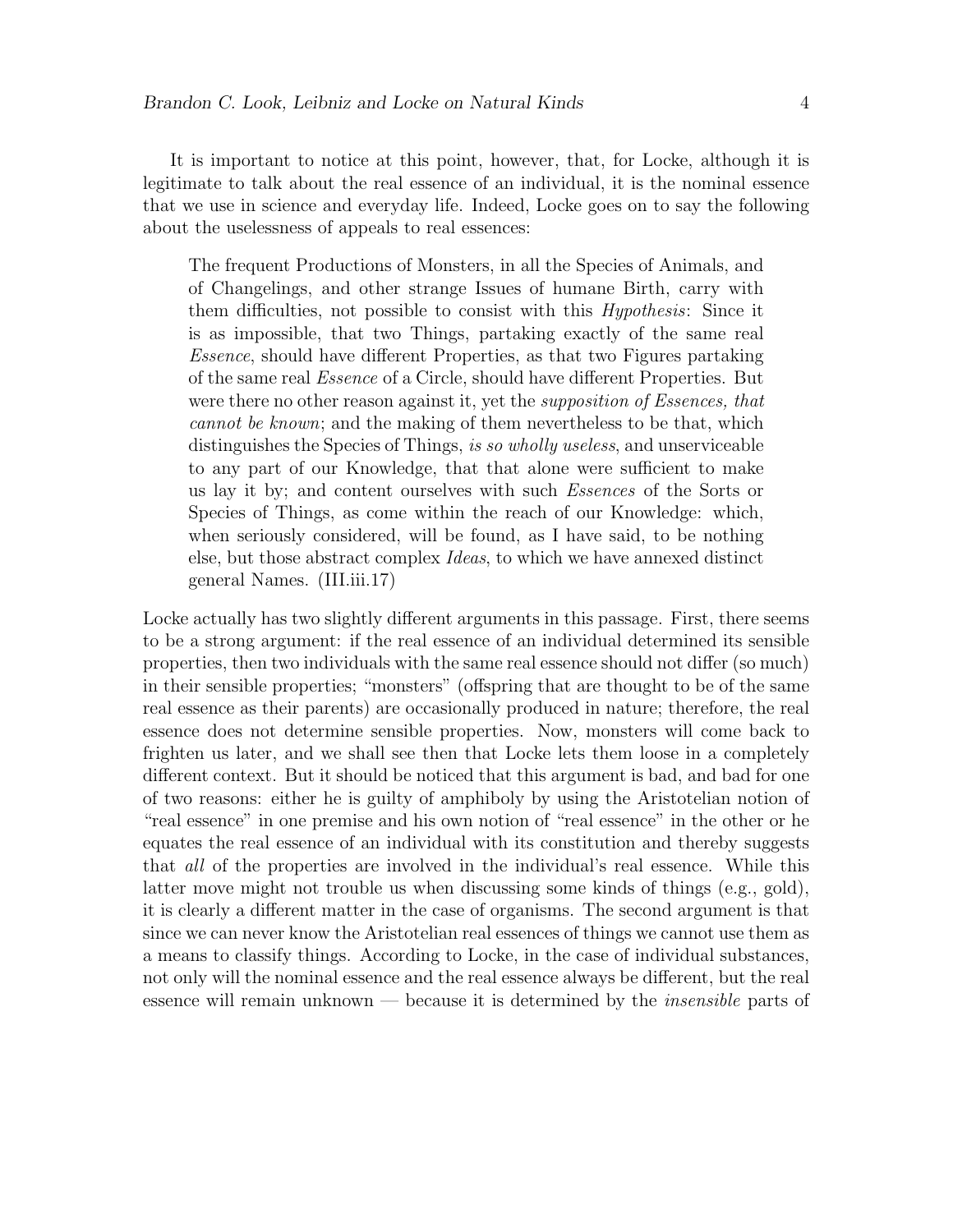the substance. In other words, insofar as the underlying and internal constituents of things are themselves by nature insensible, they can never be known by or discovered to the human understanding.

In Book III, Chapter 6, Locke makes his most important claims regarding the classification of substances into species and genera. As we have already seen, Locke holds that all classification is done according to nominal essences. More exactly, Locke argues that the general names that we use for individual substances are *merely* words for different abstract, general Ideas. These abstract, general Ideas become, for Locke, our sortal concepts — the concepts into which we sort individuals, the concepts that play a role in our classification of the world. He writes,

The measure and boundary of each Sort, or *Species*, whereby it is constituted that particular Sort, and distinguished from others, is that we call its Essence, which is nothing but that abstract idea to which the name is annexed: So that every thing contained in that Idea, is essential to that Sort. This, though it be all the Essence of natural Substances, that we know, or by which we distinguish them into Sorts; yet I call it by a peculiar name, the nominal Essence, to distinguish it from the real Constitution of Substances, upon which depends this nominal Essence, and all the Properties of that Sort; which therefore, as has been said, may be called the *real Essence: v.g.* the *nominal Essence* of *Gold*, is that complex Idea the word Gold stands for, let it be, for instance, a Body yellow, of a certain weight, malleable, fusible, and fixed. But the real Essence is the constitution of the insensible parts of that Body, on which those Qualities, and all the other properties of Gold depend. How far these two are different, though they are both called Essence, is obvious at first sight to discover. (III.vi.2)

This position is of course very important for his general metaphysical view, for Locke uses it to cast doubt on whether the boundaries that are thought to exist in nature are really there or are simply mind-dependent. Indeed, Locke makes the following, simple but tendentious move: he argues that individuals are classified according to sortal terms, that these sortal terms are simply our abstract ideas, and that, *therefore*, there are no genuine divisions in nature. Consider the following:

That essence, in the ordinary use of the word, relates to sorts; and that it is considered in particular beings no farther than as they are ranked into sorts; appears from hence: That take but away the abstract ideas, by which we sort individuals, and rank them under common names, and then the thought of any thing essential to any of them instantly vanishes;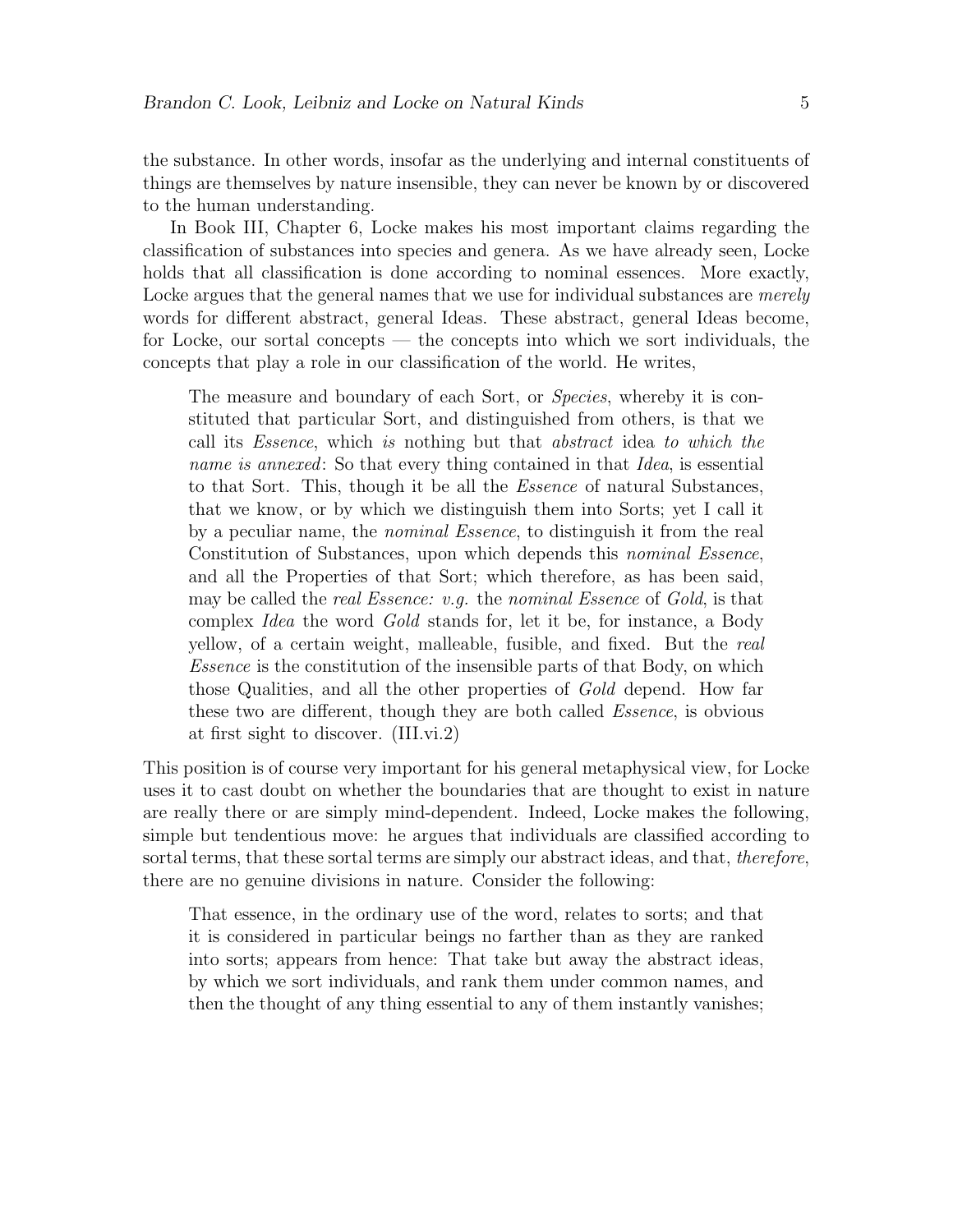we have no notion of the one without the other; which plainly shows their relation. It is necessary for me to be as I am; God and nature has made me so: But there is nothing I have is essential to me. An Accident, or Disease, may very much alter my Colour, or Shape; a Fever, or Fall, may take away my Reason, my Memory, or both; and an Apoplexy leave neither Sense, nor Understanding, no nor Life... None of these are essential to the one, or the other, or to any Individual whatsoever, till the Mind refers it to some Sort or Species of things; and then presently, according to the abstract Idea of that sort, something is found essential.  $(III.vi.4)$ 

According to Locke, then, the traditional Aristotelian view that the distinctions between species and kinds in the natural world are to be attributed to underlying real essences is wrong. Rather, names of species, natural kinds, or sortal concepts are the results of our process of abstraction. And as abstract ideas are *our creations*, individuals cannot have anything essential to them except as they are referred to some sort.

At first, this seems to be a bad non-sequitur. If we fill out this argument, we will see it more clearly. Since all sortal terms are abstract ideas, and since all abstract ideas are mind-dependent, there are no mind-independent properties of individuals that are essential to them. But Locke has admitted that there are *real essences* underlying the *nominal essences*; that is, he has admitted that there are properties of individuals that are the real underlying properties of those individuals or, alternatively, that there is an inner constitution of a thing upon which its sensible properties depend. So, it would seem, he should not be able to assert in such a cavalier manner that there is nothing essential to a substance.

What he means, however, is something defensible. To say that I am essentially rational is to say that I, insofar as I am a human being, am rational. Or, to put it somewhat differently:  $x$  is essentially (an) S qua F.<sup>7</sup> This argument can be seen in a subsequent section.

'Tis true, I have often mentioned a real Essence, distinct in Substances, from those abstract Ideas of them, which I call their nominal Essence. By this real Essence, I mean, the real constitution of any Thing, which is the foundation of all those Properties, that are combined in, and are constantly found to co-exist with the nominal Essence; that particular constitution, which every Thing has within it self, without any relation to any thing without it. But Essence, even in this sense, relates to a Sort,

<sup>&</sup>lt;sup>7</sup>I use "S" for Sortal (or Species). This point is made by Bennett, *op. cit.*, p. 96.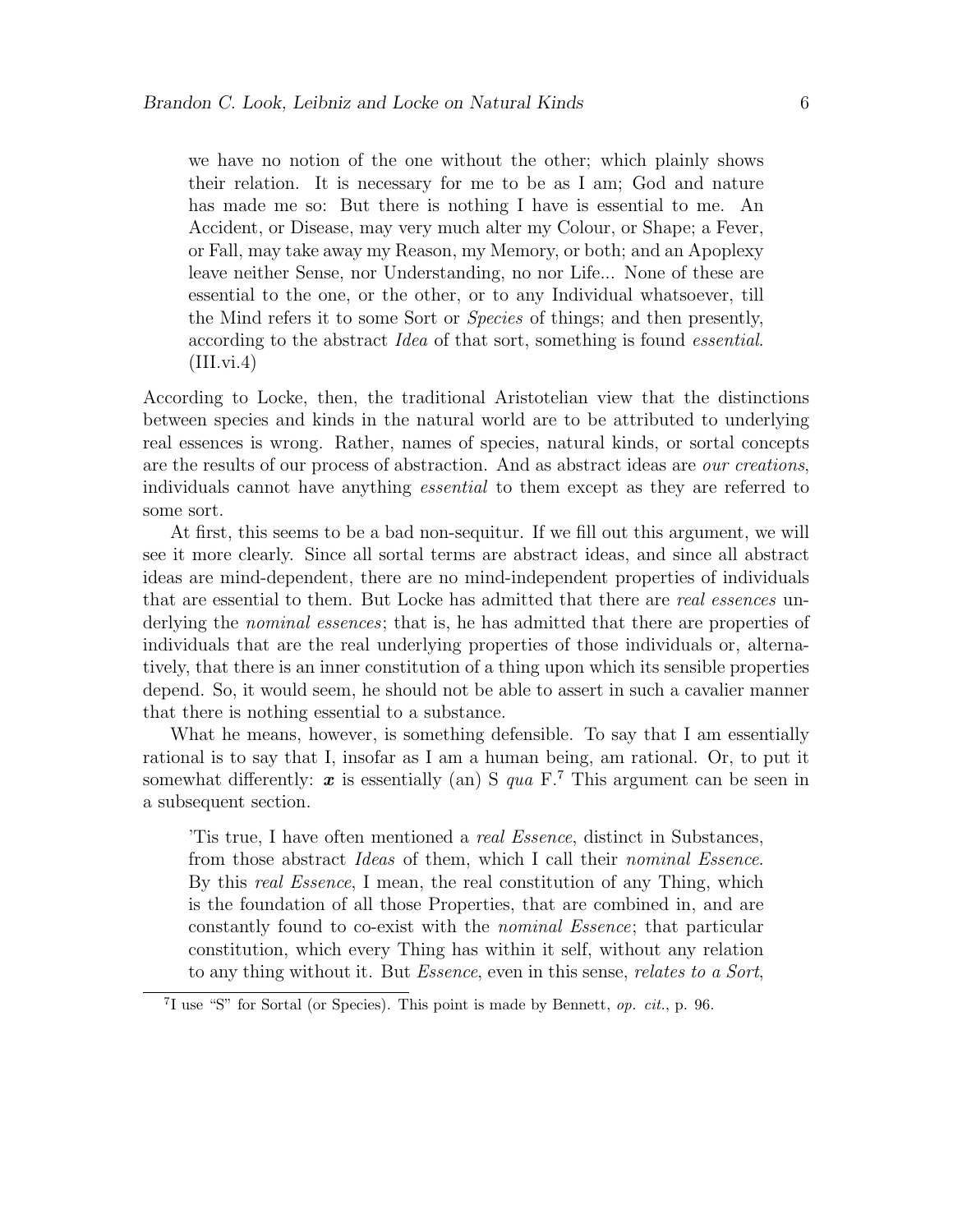and supposes a Species: For being that real Constitution, on which the properties depend, it necessarily supposes a sort of Things, Properties belonging only to Species, and not to Individuals... (III.vi.6)

Properties are essential to species, and they can only be imputed to individuals insofar as they are understood as belonging to a distinct species.<sup>8</sup> As Ayers puts it, for Locke, real essences are always determined relative to nominal essences. $\overline{9}$  Thus, when Locke states flatly that "there is nothing I have is essential to me," he means that, unless I am to specify what kind of being I am, any one of my attributes could be taken away.

Locke presents a further battery of arguments against the idea that species or kinds are distinguished according to some internal and natural essence or form. He claims that if that were so, then (a) we would have to know that "Nature, in the production of Things, always designs them to partake of certain regulated established Essences, which are to be the Models of all Things to be produced;" (b) we would have to know that nature *always* attains the essence it designs; (c) we would have to determine if Monsters were distinct species; (d) we ought to be able to know the real essences of those things that are claimed to be species; and (e) we ought to distinguish individuals into species according to perfect complex ideas of the properties of things (but we cannot do this). (III.vi.14-19) According to Locke, it is the human ability to form abstract general ideas based upon similarities in the sensible qualities of various individuals that enables us "see" the distinctions between species and natural kinds in the world. One argument in particular recalls his rejection of innate ideas: he claims that ignorant and barbarous peoples, who never had any of the benefit of scientific understanding, sort and classify individual substance according to outward appearances; and we do the same thing.<sup>10</sup> (III.vi.25)

There is one last epistemological and semantic argument that Locke raises, one that Leibniz picks up on and one that will be of some interest to us. Locke writes,

<sup>8</sup>Locke is using a traditional Aristotelian notion of property, according to which properties are essential to a thing and follow from its specific difference (e.g. in "rational animal", "animal" is the genus, "rationality" is the difference, "rational animal" is the species man, and the "properties" are related to rationality) and differ from mere accidents which are not essential to an individual. (See Michael Ayers, Locke: Epistemology & Ontology, 2 vols., London: Routledge, 1991. Vol. II, pp. 18ff.)

 $9$ Ayers, *op. cit.*, p. 74.

 $10$ Not only does anthropology furnish such an argument, so does history. We need only point to the fact that our natural kind and species terms have a fairly long history of usefulness, that so many of these terms have become "entrenched" (to use Nelson Goodman's phrase), and that our predecessors' ways of "dividing reality" (to Eli Hirsch's phrase) clearly depended upon sensible properties.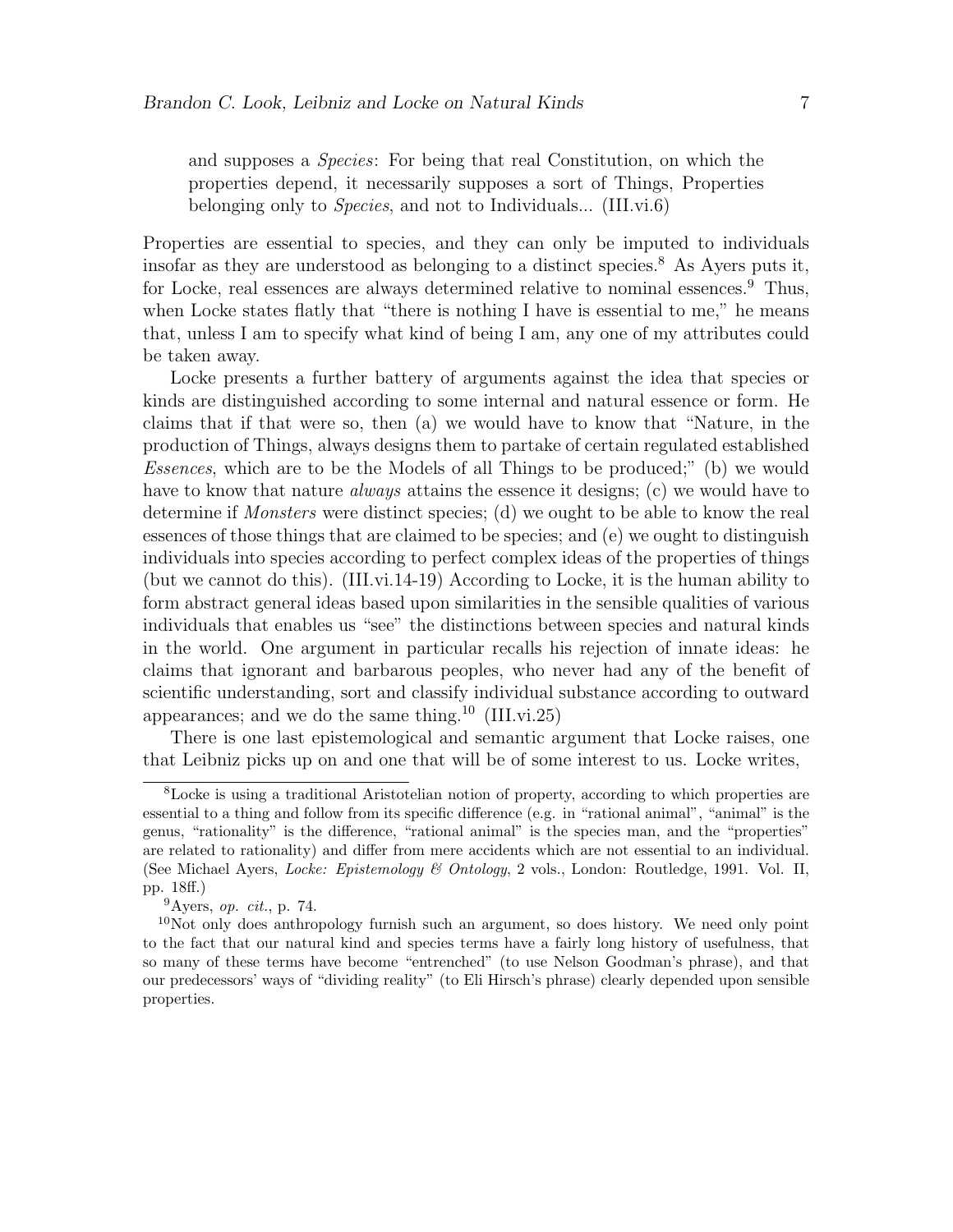Since then it is evident, that we sort and name Substances by their nominal, and not by their real *Essences*, the next thing to be considered is, how, and by whom these *Essences* come to be made. As to the latter, 'tis evident they are made by the Mind, and not by Nature: For were they Nature's Workmanship, they could not be so various and different in several Men, as experience tells us they are. For if we will examine it, we shall not find the nominal Essence of any one Species of substances, in all Men the same; no not of that, which of all others we are the most intimately acquainted with. It could not possibly be, that the abstract Idea to which the name Man is given, should be different in several Men, if it were of nature's making; and that to one it should be Animal rationale, and to another, Animal implume bipes latis unguibus. (III.vi.26)

Why should this point matter? It speaks to the fact that different people may attach different meanings to the same term. According to Locke, if nature were open and the real essences of things discoverable, then there ought to be uniformity in the meanings that human beings attach to natural kind terms. As there is no uniformity in the meanings of natural kind terms, we do not have access to the real essences of things. As Leibniz will show, there is something deeply unsatisfying about Locke's argument on this point.

All of this goes to show, for Locke, the primacy of nominal essences and the near worthlessness of Aristotelian real essences in our classificatory system(s). But Locke has a more radical point that only sometimes makes itself apparent: it is not only that species and natural kinds are not determined by real essences, it is that there may be no real divisions in nature at all. As Michael Ayers has argued, Locke's view of classification is dependent not only on his epistemology but also on his ontology.<sup>11</sup> In Locke's mechanism, the difference between objects is a matter of degree of the mechanical components of that thing. Indeed, the differences are on some kind of continuum, so that there are no clear material and mechanical differences between objects. Consider the following, in which Locke is discussing the "Great Chain of Being":

It is not impossible to conceive, nor repugnant to reason, that there may be many Species of Spirits, as much separated and diversified one from another by distinct Properties, whereof we have no Ideas, as the Species of sensible Things are distinguished one from another, by Qualities which we know, and observe in them. That there should be more *Species* of

 $11$ Ayers, *op. cit.*, vol. II, ch. 6; see also his "Locke versus Aristotle on Natural Kinds," *Journal* of Philosophy 78:5 (1981), 247-72 (this point is on p. 255).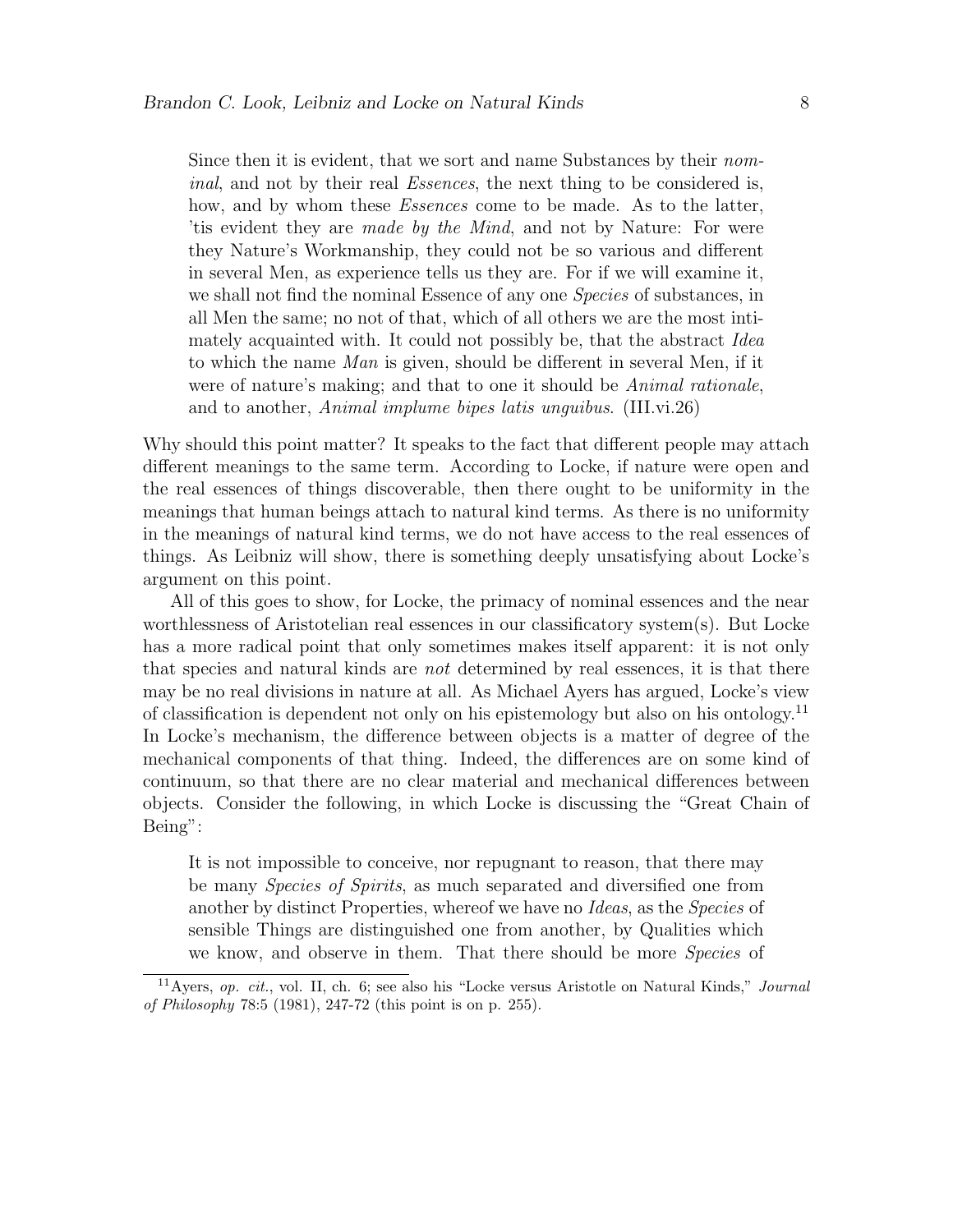intelligent Creatures above us, than there are of sensible and material below us, is probable to me from hence; That in all the visible corporeal world, we see no Chasms, or Gaps. All quite down from us, the descent is by easy steps, and a continued series of Things, that in each remove differ very little one from the other. There are Fishes that have Wings, and are not Strangers to the airy Region: and there are some Birds, that are Inhabitants of the Water; whose Blood is cold as Fishes... There are Animals so near of kin both to Birds and Beasts, that they are in the middle between both... There are some Brutes, that seem to have as much Knowledge and Reason, as some that are called Men: and the Animal and Vegetable Kingdoms, are so nearly join'd, that if you will take the lowest of one, and the highest of the other, there will scarce be perceived any great difference between them; and so on, till we come to the lowest and the most inorganical parts of Matter, we shall find every-where, that the several Species are linked together, and differ but in almost insensible degrees. And when we consider the infinite Power and Wisdom of the Maker, we have reason to think, that it is suitable to the magnificent Harmony of the Universe, and the great Design and infinite Goodness of the Architect, that the Species of Creatures should also, by gentle degrees, ascend upward from us toward his infinite Perfection, as we see they gradually descend from us downwards... (III.vi.12; my emphasis in bold)

Locke's claim that we see no "chasms or gaps" in nature is remarkable. It could mean one of two things: either all individuals are arrayed in a kind of continuum (which would seem to be a consequence of his mechanism) or all species are arrayed in a kind of continuum (which does seem to be what he is saying here). If the former is the case, then there would seem to be no species at all; if the latter is the case which is most likely Locke's view and which might seem more palatable — then all the possible species in logical space are exhausted by the present world. Either way, as we shall see, Leibniz will object.

As part of Locke's assault on the Aristotelian notion of essence, he also adduces arguments against a very sensible aspect of traditional thought in natural philosophy: that species membership is related to an individual's generation or causal history. At one point, Locke, the trained physician, claims that he "once saw a Creature, that was the Issue of a Cat and a Rat, and had the plain Marks of both about it." (III.vi.23) Ironically, we find this incredible claim in the same section in which Locke tries to score what would otherwise be an important philosophical point: "if the Species of Animals and Plants are to be distinguished only by propagation, must I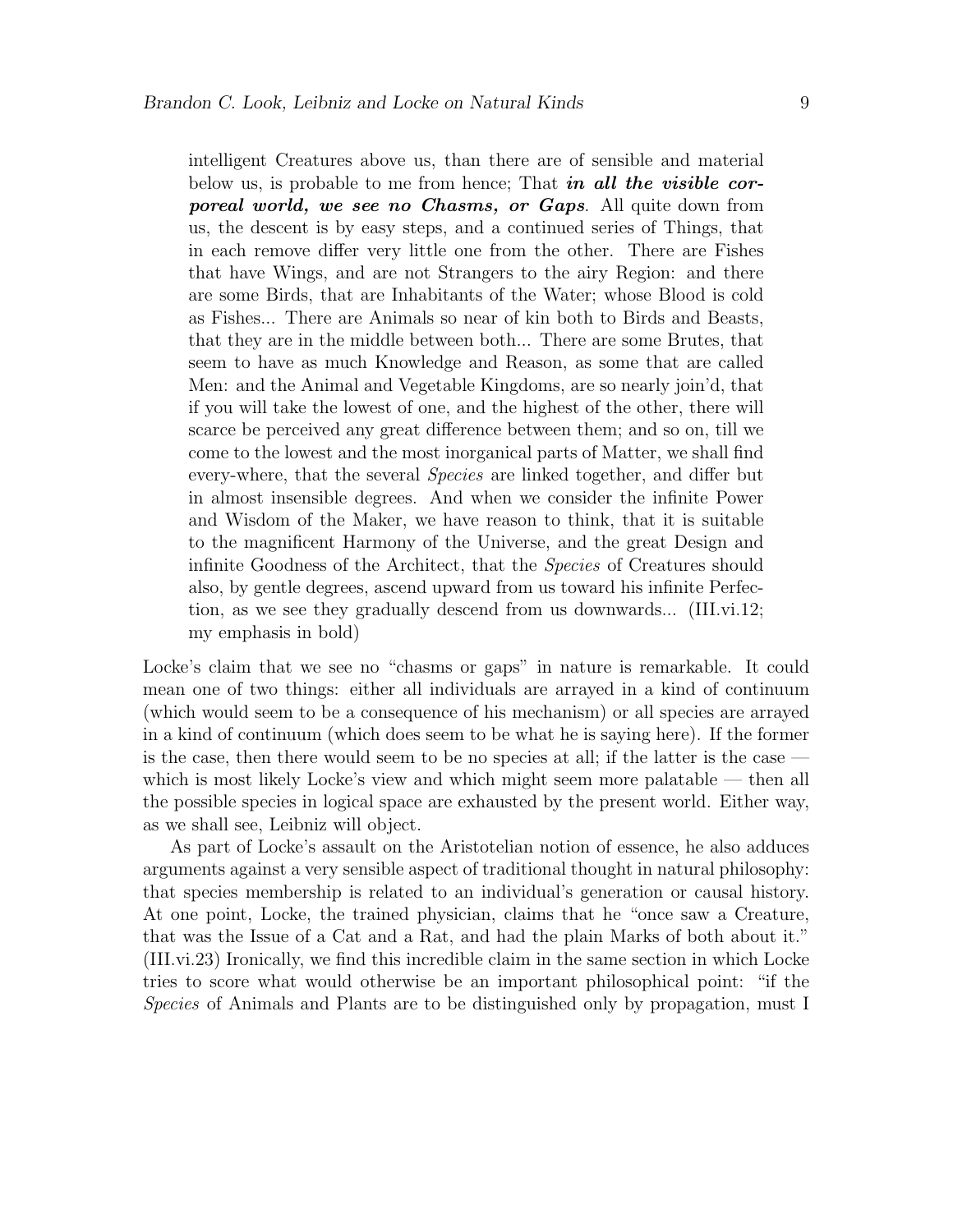go to the Indies to see the Sire and Dam of the one, and the Plant from which the Seed was gather'd that produced the other, to know whether this be a Tiger or that Tea?" Well, it might certainly have helped if Locke had observed the studding and birth of his crat. We shall come back to this issue in a moment.

Locke further claims that there are indeed great *resemblances* in nature and that many things may indeed appear to be kin to each other. But, as he is quick to assert, this still does not mean that the individuals are sorted or classified according to internal differences made by nature, that is, by real essences.

This then, in short, is the case: Nature makes many particular Things, which do agree one with another, in many sensible Qualities, and probably too, in their internal frame and Constitution: But 'tis not this real Essence that distinguishes them into Species; 'tis Men, who, taking occasion from the Qualities they find united in them, and wherein, they observe often several individuals to agree, range them into Sorts, in order to their naming, for the convenience of comprehensive signs; under which individuals, according to their conformity to this or that abstract Idea, come to be ranked as under Ensigns; so that this is of the Blue, that the Red regiment; this is a Man, that a Drill: And in this, I think, consists the whole business of Genus and Species. ... I do not deny, but Nature, in the constant production of particular Beings, makes them not always new and various, but very much alike and of kin one to another: But I think it nevertheless true, that the boundaries of the Species whereby Men sort them, are made by Men; since the Essences of the Species, distinguished by different Names, are, as has been proved, of Man's making, and seldom adequate to the internal Nature of the Things they are taken from. So that we may truly say, such a manner of sorting of Things, is the Workmanship of Men. (III.vi.36-37)

Again, we go from the claim that classification of individuals is done according to the conceptual division of men to a skepticism about whether or not there are genuine divisions in nature. Are there joints in nature? Locke claims only that the "internal frame and constitution" of things with similar sensible properties are *probably* similar. But since the internal frame and constitution of individual substance remain undiscovered to the human mind, they do not serve as the basis for classifying things into sorts and species.

A last point that bears the most resemblance to contemporary discussions of natural kind terms and essence. In one of the final sections of this chapter, Locke writes the following: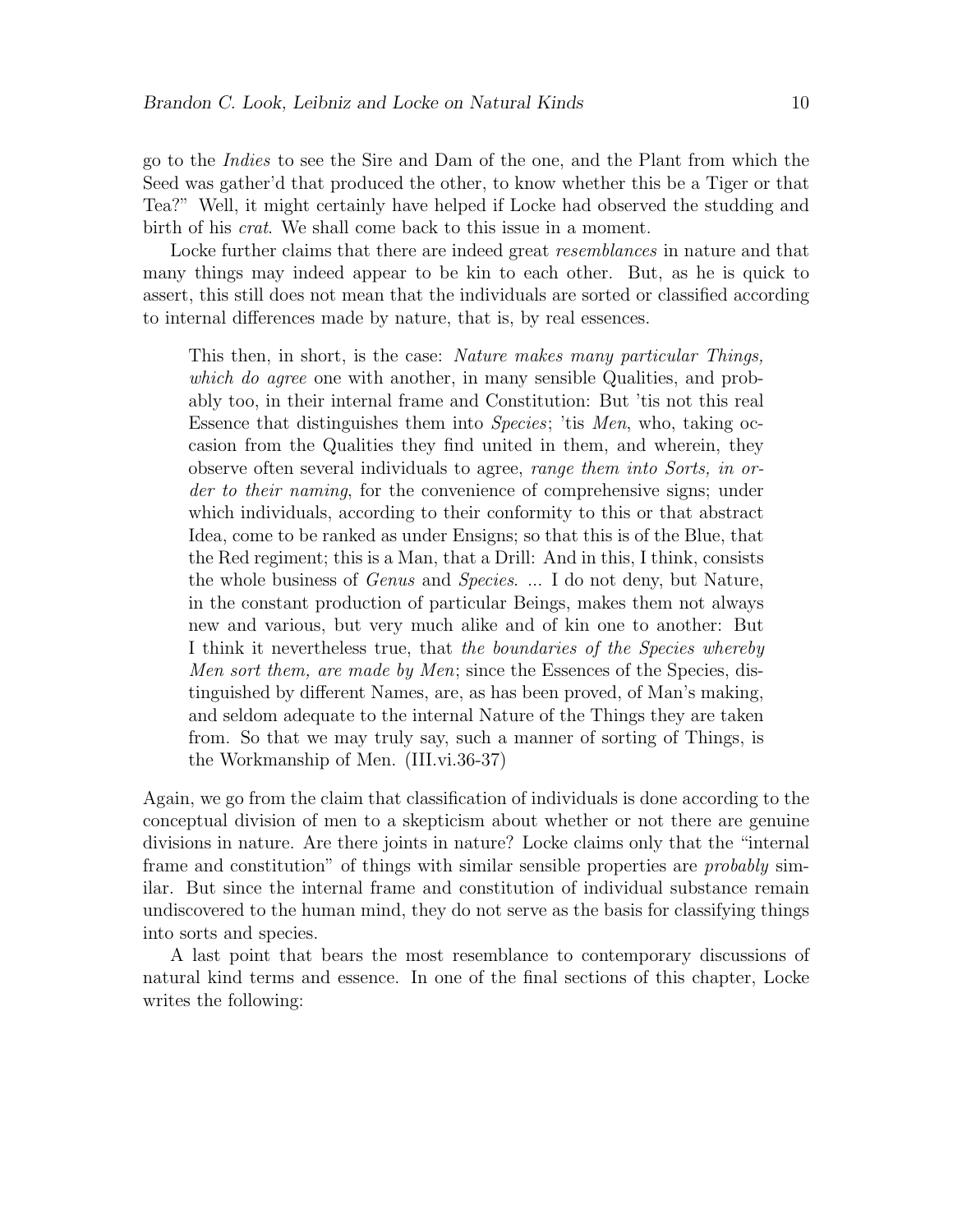[L]et us consider, when we affirm, that all Gold is fixed, either it means that Fixedness is a part of the Definition, part of the nominal Essence the Word Gold stands for; and so this Affirmation, all Gold is fixed, contains nothing but the signification of the Term Gold. Or else it means, that Fixedness not being a part of the definition of the Word Gold, is a Property of that Substance it self: in which case, it is plain, that the Word Gold stands in the place of a Substance, having the real Essence of a Species of Things, made by nature. In which way of Substitution, it has so confused and uncertain a signification, that though this Proposition, Gold is fixed, be in that sense an Affirmation of something real; yet 'tis a Truth will always fail us in its particular Application, and so is of no real Use nor Certainty. For let it be ever so true, that all Gold, i.e. all that has the real Essence of Gold, is fixed, What serves this for, whilst we know not in this sense what is or is not Gold? For if we know not the real Essence of Gold, 'tis impossible we should know what parcel of Matter has that Essence, and so whether it be true Gold or no. (III.vi.50)

What Locke has in mind here is this. The nominal definition of "Gold" is, as we have seen, the set of sensible properties that we list under this term; as "fixedness" is just among those properties, the assertion that "all gold is fixed" is simply a case of marking one of the properties of its nominal essence. We are not, as it were, saying anything new about gold. On the other hand, one could say that "gold" means that substance that has a certain real essence. But now Locke's critique: even if this is the case, we will still never be able to say that this thing here is gold unless we appeal to its sensible qualities, that is, unless we say that this falls into the species that we designate as having a certain nominal essence. But Locke is making a point about the semantics of natural kind terms: the meaning of "gold" depends upon our descriptions of it, and the possibility of referring to something as "gold" and reflecting upon truths about its nature is dependent upon those descriptions.<sup>12</sup>

The claims of Book III, however, are all in service of the skeptical arguments of Book IV. With regard to the nature of species and natural kinds, Locke's point is simply that we cannot make knowledge claims about them. More particularly, Locke argues that we can only have certain knowledge when the bounds of species terms in propositions are known. And, although the real and nominal essences of simple

 $12$ Two points here. First, this is simply a different way of putting Ayers's point that real essence is relative to nominal essence. Second, this passage does not seem to harmonize well with the argument mentioned above that, because people do not always attach the same descriptions (meanings) to natural kind terms, we are justified in claiming that we do not have access to the real essences of individuals.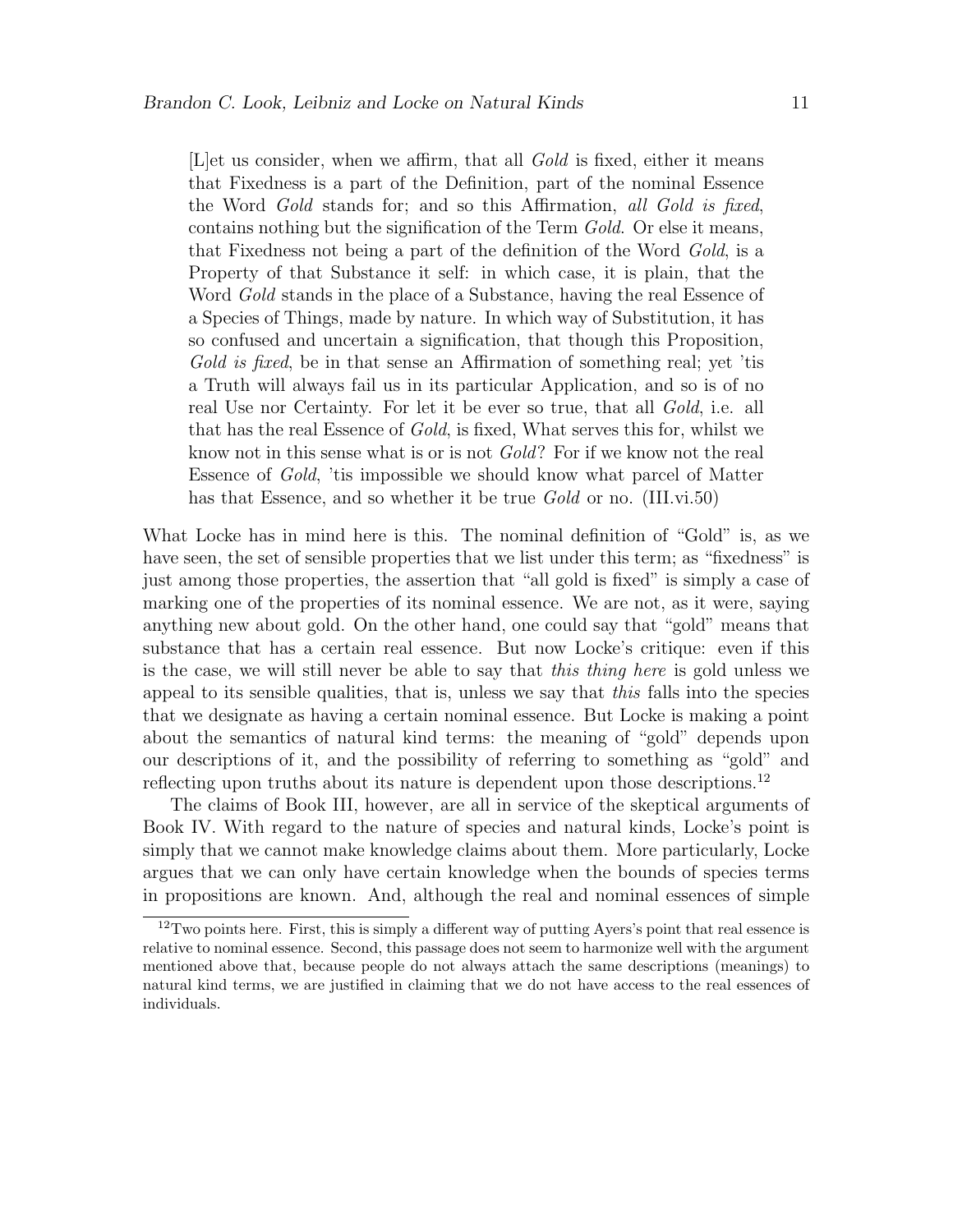ideas are the same and hence knowable, in the case of substances and species they differ and are therefore unknowable.  $(IV.vi.4)$  Therefore, according to Locke, "The Names of Substances then, whenever made to stand for Species, which are supposed to be constituted by real Essences, which we know not, are not capable to convey Certainty to the Understanding." (IV.vi.5) Leibniz will have none of this stronger view, arguing that there are in fact many things that we can know about the essence of natural kinds. But with that, let us turn to Leibniz.

#### III

Leibniz shares Locke's anti-realist tendencies, but that may be the extent of their agreement. Whereas Locke was skeptical about the notion of real essences of substances, one of Leibniz's most fundamental views was that each individual substance indeed had an essence. Of course, that in itself does not mean much, for the Leibnizian world is a world of individuals, each with its own essence; this does not necessarily mean that there are essences of natural kinds or genera and species; nor is Leibniz committed to the view that these essences are known to us. But Leibniz advances, I think, a rather subtle view about the nature of species and natural kinds, a view that has not received the attention it deserves. (Or rather, one encounters explications of Leibniz's general view on modal metaphysics and epistemology, but its relevance to topics in semantics and the nature of kind terms is seldom emphasized. This paper is an attempt to correct that.) As Jolley points out, Locke's Essay clearly frustrates and baffles Leibniz at times. And while Leibniz is willing to play along with Locke's distinction between real and nominal essences, he does so only up to a point.

Consider Leibniz's first encounter with this distinction in the New Essays: It seems to me that your way of putting things constitutes a very novel mode of expression. People have certainly spoken of 'nominal' definitions and 'causal' or 'real' ones, but so far as I know they have not until now spoken of essences other than real ones, unless a 'nominal essence' is understood to be a false and impossible one — something that appeared to be one but really is not — as that of a regular decahedron, a regular solid bounded by ten planes or surfaces, would be. *Essence is fundamentally* nothing but the possibility of the thing under consideration. Something which is thought possible is expressed by a definition; but if this definition does not at the same time express this possibility then it is merely nominal, since in this case we can wonder whether the definition expresses anything real  $-$  that is, possible  $-$  until experience comes to our aid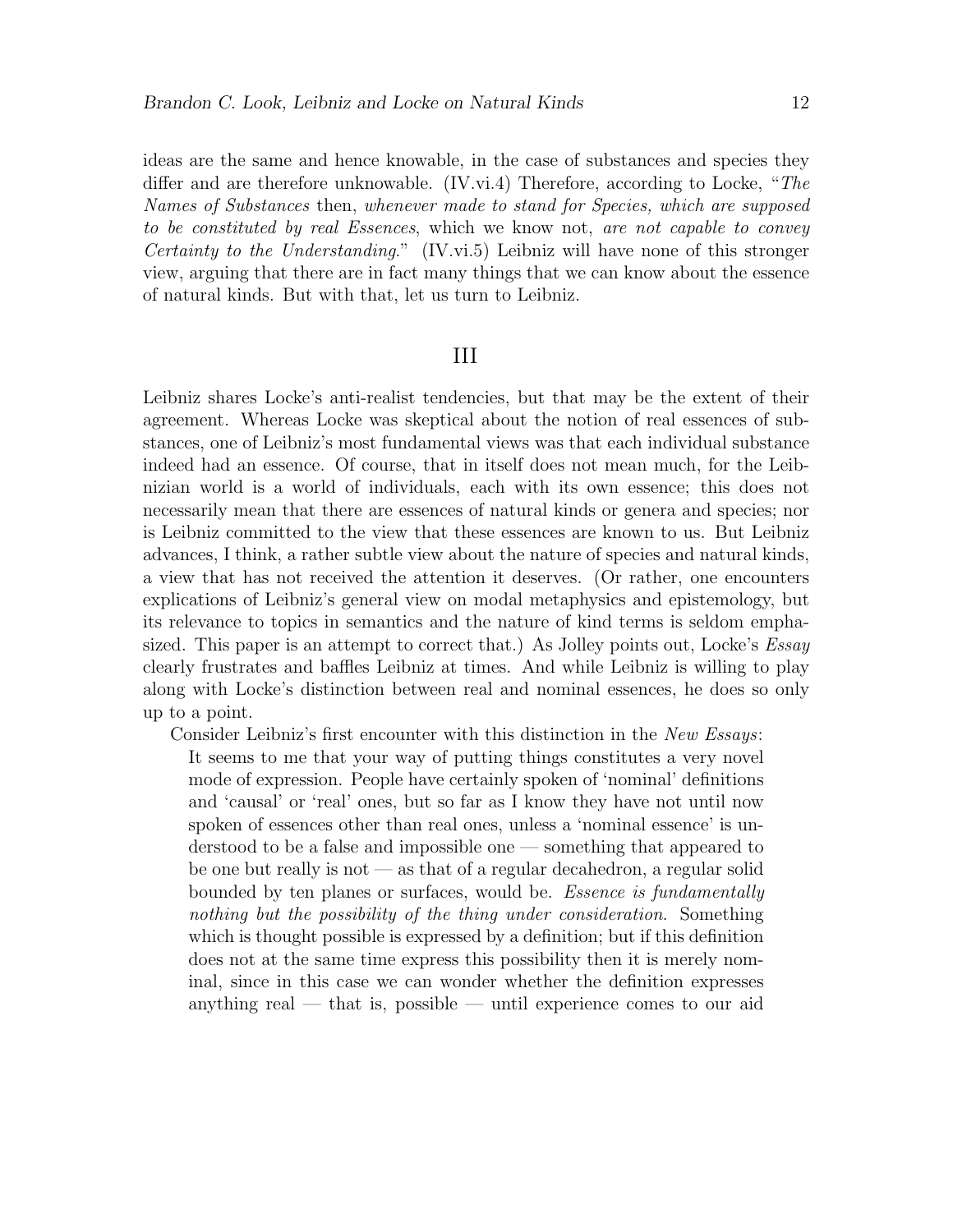by acquainting us a posteriori with the reality (when the thing actually occurs in the world). This will do, when reason cannot acquaint us a priori with the reality of the thing defined by exhibiting its cause or the possibility of its being generated. So it is not within our discretion to put our ideas together as we see fit, unless the combination is justified either by reason, showing its possibility, or by experience, showing its actuality and hence its possibility. To reinforce the distinction between essence and definition, bear in mind that although a thing has only one essence, this can be expressed by several definitions, just as the same structure or the same town can be represented by different drawings in perspective depending on the direction from which it is viewed. (A VI, vi, 293-94; my emphasis)

It should be clear that Leibniz dislikes Locke's apparently misleading use of "essence". Theophilus's concluding point in this paragraph (a comment on III.iii.15) is that an individual can only have one essence, which is subject to distinct and varying definitions. (In this sense, according to Leibniz, Locke's point that different people attach different meanings to natural kind terms is irrelevant to the nature of and our possible knowledge of the real essences of things and kinds.)

But Leibniz's claim that "essence is fundamentally nothing but the possibility of the thing under consideration" is important and deserves further analysis. First, it ought to be connected with the whole constellation of his views on modality, including the nature of possible worlds, God's free choice of the best of all possible worlds, striving possibles, and so on. Now, this is a large topic, and I shall be brief: for Leibniz, each substance has a concept or notion "so complete that it is sufficient to contain and to allow us to deduce from it all the predicates of the subject to which this notion is attributed" (A VI, iv, 1540; AG 41); insofar as this concept is consistent with a set of other essences or concepts, then it is possible, or better, a member of a possible world. Of course, God freely chooses the best of all possible worlds, thereby actualizing the set of concepts that contains the greatest degree of perfection and happiness. But, of course, this set and all other sets remain in the divine understanding; and when Leibniz says "...essences are everlasting because they only concern possibilities" (A VI, vi, 296) he means that individual essences or complete individual concepts are consistent with other sets of essences of individuals and are within the infinite and eternal mind of God.

Second, Leibniz's view of real essence not only holds of individual substances but can also be applied to genera and species.<sup>13</sup> As we saw above, Locke had claimed

<sup>13</sup>Susanna Goodin makes a similar point; see Goodin, op. cit., pp. 172-73.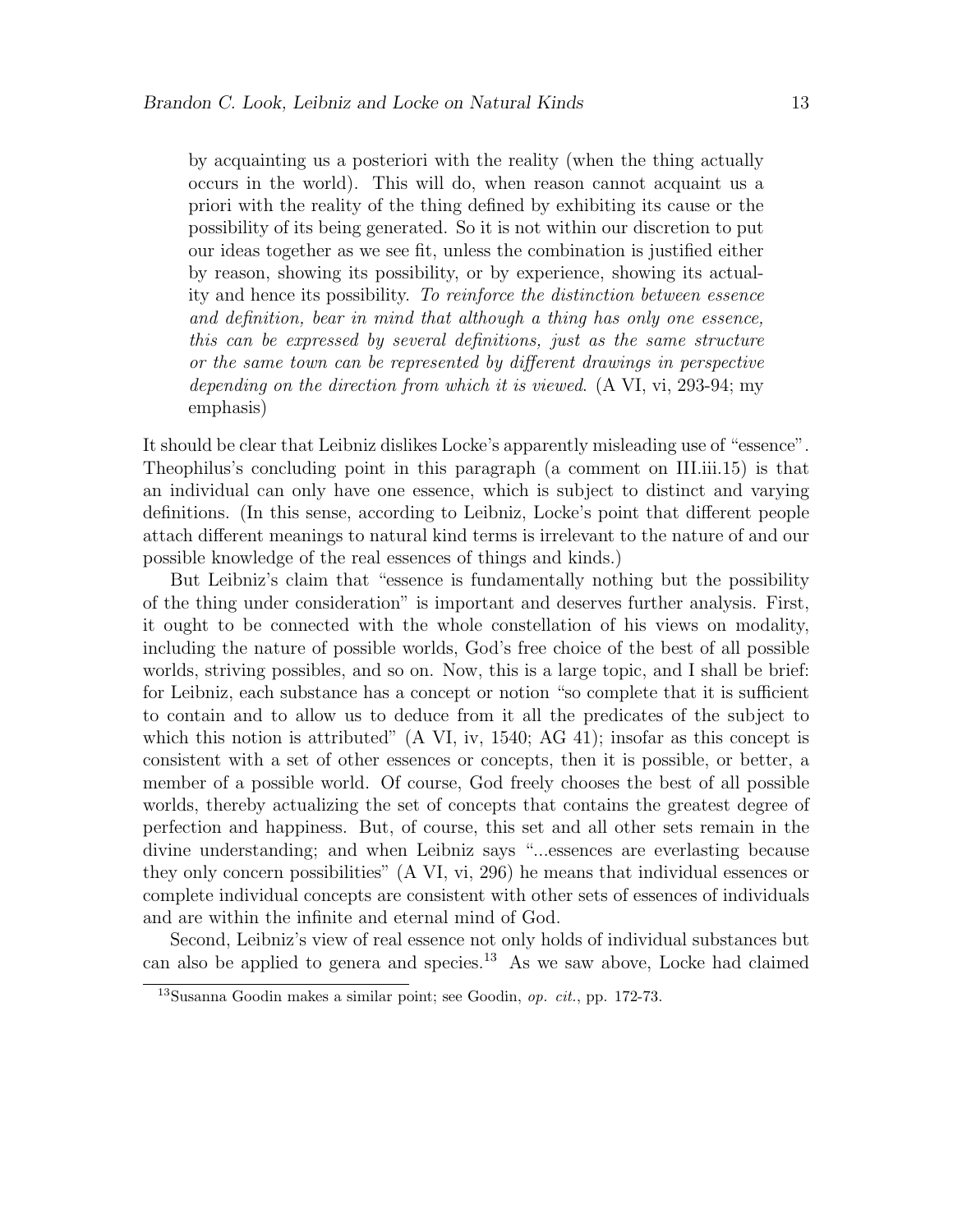that there is a continuum of species above us and below us (i.e. more perfect, all the way up to God, and less perfect, all the way down to nothingness?). — "[I]n all the visible corporeal world," Locke told us, "we see no Chasms, or Gaps."  $(III.vi.12)$  — Leibniz, whose philosophy more than any one else's is concerned with problems of the infinite, will have none of this. His reasoning on this matter is fascinating. He writes:

I shall say a word about the reason for the difference that exists here between the concepts of species [*notions des especes*] and those of individual substances with respect to the divine will rather than to simple understanding. This difference is that the most abstract concepts of species contain only necessary or eternal truths which do not at all depend on the decrees of God (although the Cartesians say they do, you yourself do not seem to be concerned about this point). But the concepts of individual substances, which are complete and suffice to distinguish their subjects completely, and which consequently enclose contingent truths or truths of fact, and individual circumstances of time, place, etc., must also enclose in their concept taken as possible, the free decrees of God, also viewed as possible, because these free decrees are the principal sources of existences or facts. Essences, on the other hand, are in the divine understanding prior to any consideration of the will. (G II 49; L 332)

Thus, essences are eternal insofar as they exist in the divine understanding, but they also represent necessary and eternal truths. What does it mean to say that the essences or concepts of species are necessary? One anachronistic — but I think correct — answer is to say that an essence of a species is accessible from any possible world and that an essence will be of the form if  $x$  is an S, then  $x$  is F (and this will be true in all possible worlds).

The crucial point, however, is that, contrary to Locke's picture, Leibniz does believe that there are gaps or chasms in nature. Genuine joints are opened up in the natural world because natural kinds are the results of the strivings of possible individual essences and God's free choice of one world over others. For example, consider the following "individuals":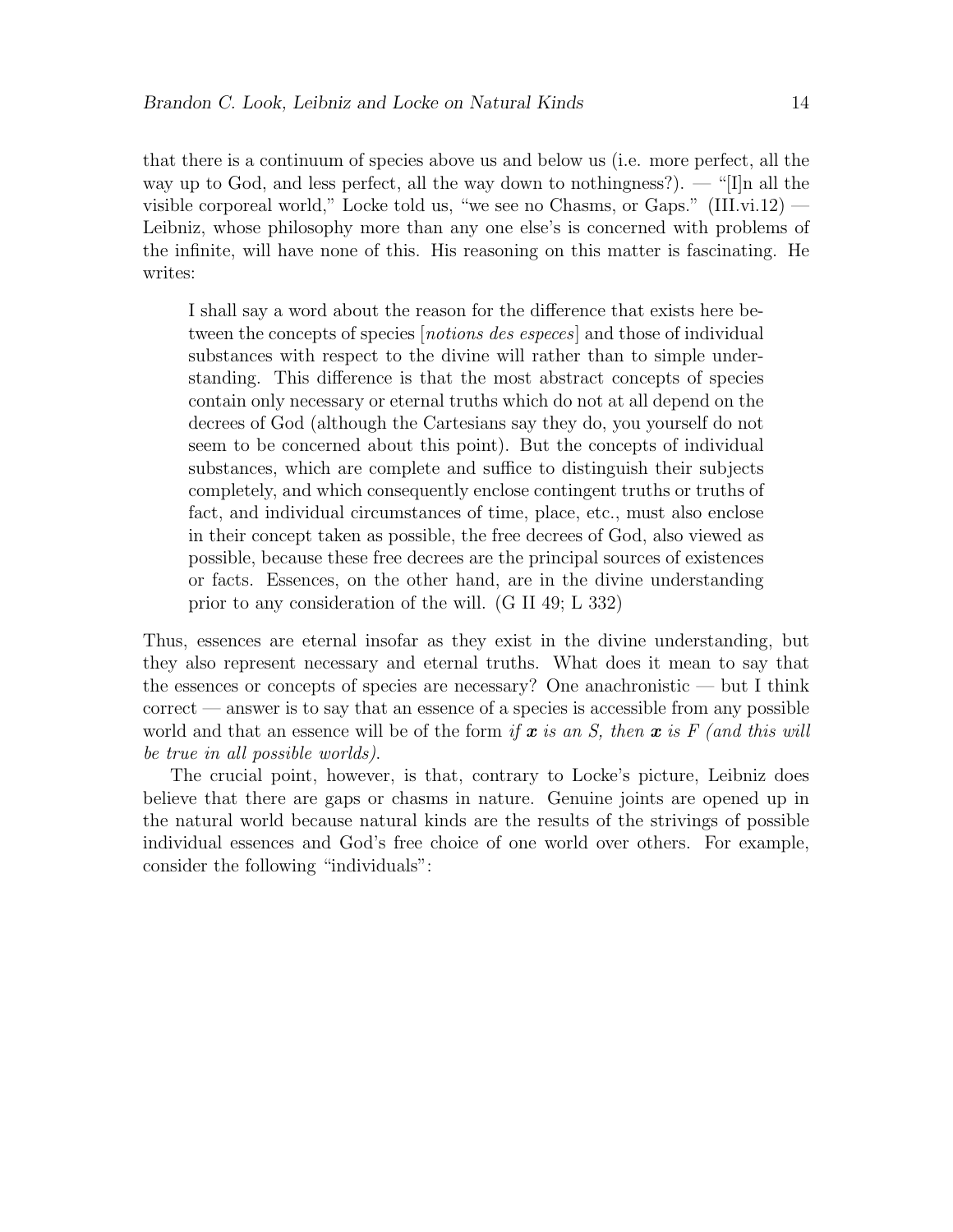| A                | В             | $\mathbf C$                   |                |
|------------------|---------------|-------------------------------|----------------|
| yellow           | yellow        | yellow                        | yellow         |
| malleable        | malleable     | malleable                     | brittle        |
| heavy            | heavy         | heavy                         | heavy          |
| structure $x$    | structure $x$ | structure $x$                 | structure $x$  |
| $dimensions$ $a$ |               | dimensions $b$ dimensions $c$ | dimensions $d$ |
| $W$ -member      | $W$ -member   | $W$ -member                   | $W^*$ -member  |

A, B, C, and D share some but not all properties. A, B, and C share the properties yellow, heavy, malleable, and being of a certain internal micro-structure; D, on the other hand, while yellow and heavy (and possessing the same micro-structure), is not a member of this world. Why? It's not correct to say that its set of properties is impossible; its set of properties is simply not consistent with other things in this world. Of course, it's not just individual D. For Leibniz, *nothing* that is yellow, heavy, and brittle (with an atomic number of 79) can exist in this world. In other words, gaps or chasms are opened up in nature when God, as it were, selects against other possible essences in his choice to create this possible world. The same thing must be true about the gaps and chasms in the living world.

| Fido        | Rover       | Spot        | <b>Snoopy</b>                                               |
|-------------|-------------|-------------|-------------------------------------------------------------|
| four-legged | four-legged | four-legged | four-legged                                                 |
| hairy       | hairy       | hairy       | hairy                                                       |
|             |             |             | able to bark able to bark able to bark able to fly bi-plane |
| size $x$    | size $x$    | size $x$    | size $x$                                                    |
|             |             |             | W-member W-member W-member $W^*$ -member                    |

The point is, of course, that some individuals will be grouped together with a certain complement of properties, and boundaries between species will arise in that way. Moreover, we should not forget the other part of Leibniz's argument: God could have chosen a world in which dogs<sup>\*</sup> can fly airplanes or are scaly — those were possibilities — but He did not; therefore, within our world it is certain (or necessary ex hypothesi) that dogs are not scaly or able to fly me from Romania to Kentucky.

That there should be gaps and chasms in nature, forming the boundaries between species and natural kinds, seems to fit in nicely with Leibniz's modal metaphysics. Of course, one could ask whether this must be so. In other words, do all possible worlds have such gaps and chasms? Could God have created a world in which all species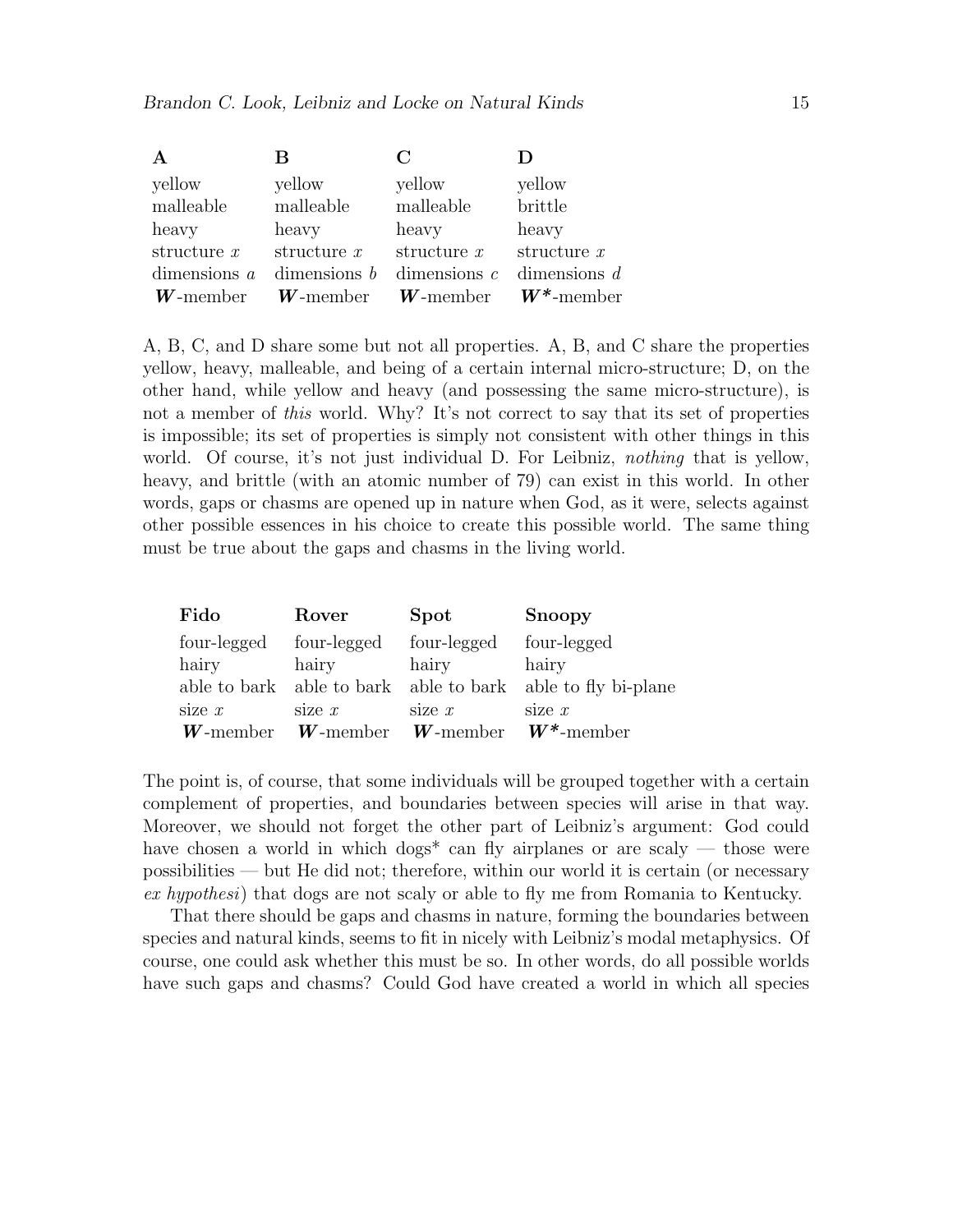and, indeed, all individuals are arrayed in some kind of continuum? On one level, the answer is quite simple: if any one world has boundaries between natural kinds and species, then all worlds have boundaries between natural kinds and species. But there is another reason why this could not be so — though this answer has less to do with modality and more to do with our (and Leibniz's) understanding of the living world. Species are defined in part at least in terms of their generation. Consider the following passage, in which Leibniz distinguishes more clearly than Locke does between, on the one hand, physical objects (pieces of gold, silver, and so on) and, on the other, plants and animals:

But when men settle on physical species, they do not abide by such rigorous standards; and it is for them to say whether stuff which they themselves are able to restore to its previous form continues to be of the same 'species' so far as they are concerned. And so we say that water, gold, quicksilver, and common salt remain such, and are merely disguised, in the ordinary changes they undergo; but in the case of organic bodies *i.e.* the species of plants and animals — we define species by generation, so that two similar individuals belong to the same species if they did or could have come from the same origin or seed. In the case of man we demand not only human generation but also the quality of being a rational animal; and although some men remain like beasts all their lives, we presume that that is not for want of the faculty, i.e. of the fundamental capacity, but rather because of impediments which hold it back. But we have not yet settled exactly what outer facts we are willing to take as sufficient to create this presumption. However, no matter what rules men make to govern how things are to be named and what entitlements go with names, provided that the system of rules is orderly (i.e. interconnected and intelligible) it will be founded in reality, and men will be able to imagine only such species as have already been made or distinquished by nature — nature which even encompasses possibilities. As for what is inner: although every outer appearance is grounded in the inner constitution, it can nevertheless happen that two different constitutions result in the same appearance; yet there will be something in common, and that is what philosophers call the 'immediate formal cause'. ... (A VI, vi, 309; my emphasis)

As we have seen, Locke was somewhat critical of appeals to generation in classifying individuals; he suggested that he didn't need to go to India to see the sire and dame of a particular big, orange and black-striped, feline to say that it was a tiger. But,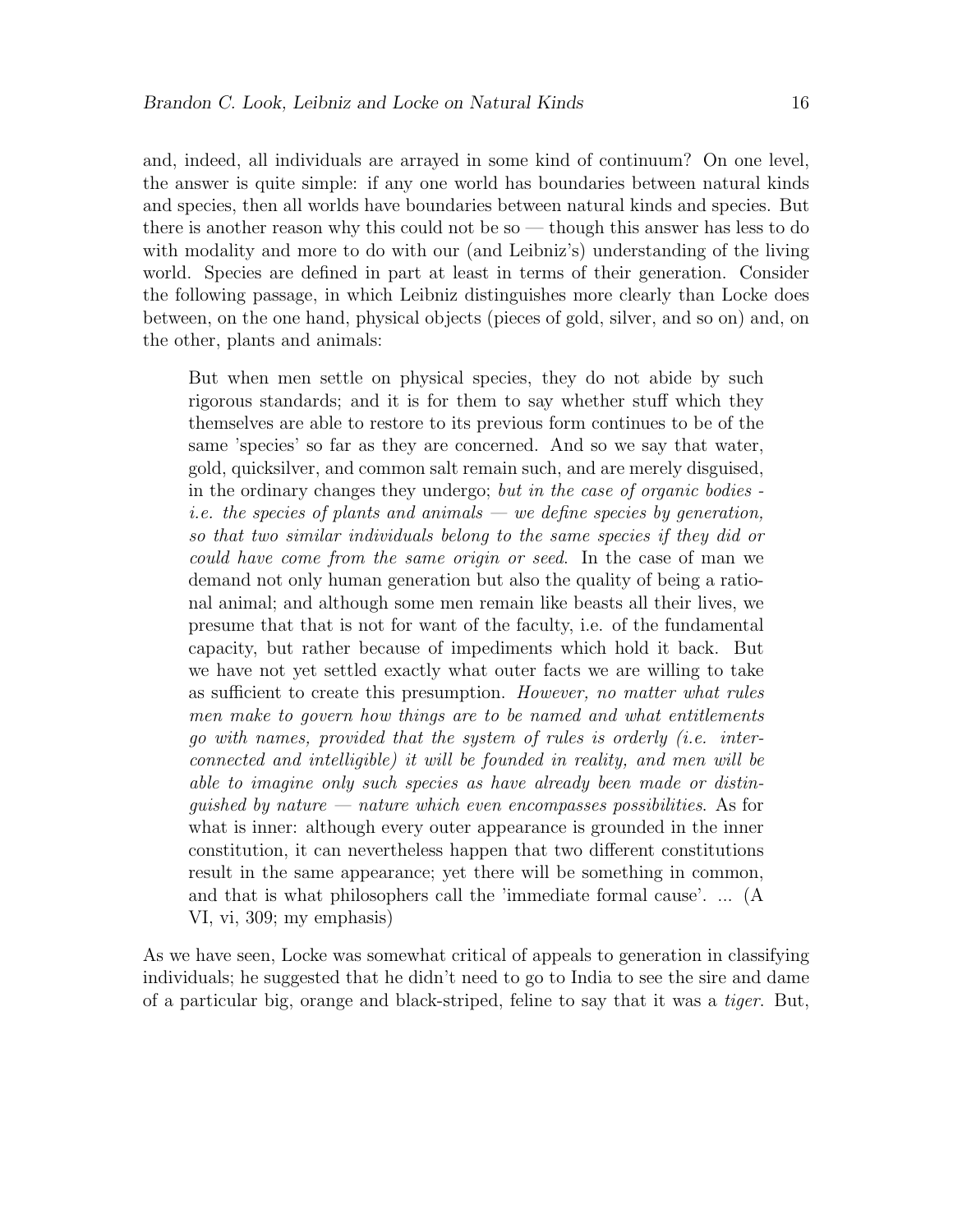for Leibniz, the causal history of a being really is part and parcel of the essence of an individual, and a classification can only be true if the individual has the "right" history. Ultimately, in Leibniz's view, "the more deeply we study how species are generated, and the more thoroughly our rankings follow the necessary conditions of generation, the nearer we shall come to the natural order." (A VI, vi, 310) In other words, there are foundations of distinct species in reality *and* they make the further generation of individuals within a species possible. Although Leibniz does not bring the point out here, this is another sense in which essence is tied in with possibility.

Not only does Leibniz disagree with Locke about the gaps and chasms that are in the world, his more fundamental disagreement with Locke concerns our knowledge of the essences of natural kinds and species. Shortly after the passage in which Leibniz claims that "essence is fundamentally nothing but the possibility of the thing under consideration," Leibniz goes on make this important argument.

I would sooner say, in keeping with accepted usage, that the essence of gold is what constitutes it and gives it the sensible qualities which let us recognize it and which make its nominal definition; whereas if we could explain this structure or inner constitution we would possess the real, causal definition. However, in our present case the nominal definition is also real, not in itself (since it does not show us a priori the possibility of this body, and its mode of origin) but through experience, in that we find that there is a body in which these qualities occur together. Otherwise we could doubt whether such a weight was compatible with so much malleability, just as we can still wonder whether glass which is malleable when cool is naturally possible. Nor do I agree, sir, with your view that in respect of this matter ideas of substances differ from ideas of predicates; that definitions of predicates (i.e. of modes and of objects of simple ideas) are always nominal and real at once, while those of substances are only nominal. I do agree that it is more difficult to have real definitions of bodies, which are substantial entities, because their structure is less sensible. But the same is not true of all substances: we have as intimate a knowledge of true substances or unities, like God and the soul, as we have of most modes. Besides, some predicates are no better known than is the structure of bodies: yellow and bitter, for instance, are objects of simple ideas or imaginings, and nevertheless we have only a confused knowledge of them; even in mathematics a single mode can have a nominal as well as a real definition. Not many people have properly explained the difference between these two definitions, a difference which also marks off essence from property. In my opinion,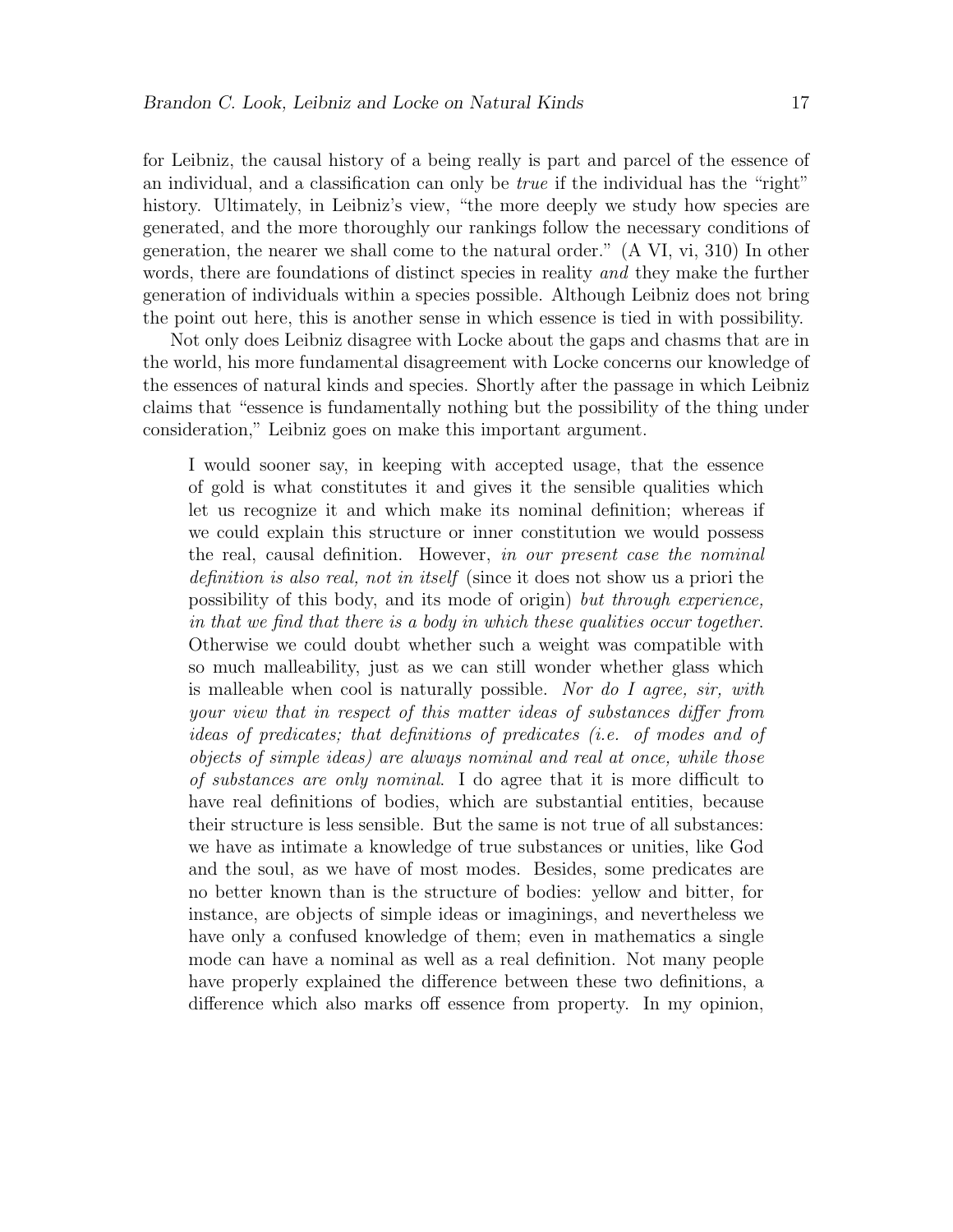the difference is that the real definition displays the possibility of the definiendum and the nominal does not. (A VI, vi, 294-95; my emphasis)

There are a number of points that deserve comment here. First, Leibniz seems to be arguing that, although the real definition of something contains the grounds of its possibility, we can say that a nominal definition is real when experience shows its possibility. Thus, we have no a priori grounds to hold that the definition of gold as something yellow, heavy, malleable and so on is possible, but experience shows us that this collection of qualities is compossible. Second, Leibniz rejects Locke's claim that we can have knowledge of simple modes (and the causes of simple ideas) and not of substances. For, according to Leibniz, even those ideas that Locke takes to be simple are, in fact, often confused; whereas we can make many certain assertions about particular substances. Third, Leibniz claims that we ought to follow common practice and say that gold has a certain essence that simply is its inner constitution and that causes its sensible properties. While this seems likes Locke's position (with the exception that Locke speaks of nominal and real essences when Leibniz would prefer to speak of essence and nominal and real definitions), Leibniz has something very un-Lockean in mind: namely, that we can in fact know some things about the real essence of gold — about its possibility and so on — by virtue of what we know about gold by experience. More particularly, we can know through experience that certain properties are compossible: in the case of gold, for example, the properties of a certain weight and malleability. Whereas Locke had claimed that our classifications (our sortal concepts) are simply the workmanship of the human mind and need not correspond to actual divisions or joints in the world, Leibniz seems clearly to be endorsing the contrary claim that, as we gather more and more empirical evidence, our natural kind and species terms really do refer to bounded groups in the world.

It is also important to realize that Leibniz does not rule out the possibility of our coming to know the "inner" constitutions of things or of finding some distinct set of properties that mark out a given species.

And if we had the acuity of some of the higher Spirits, and knew things well enough, perhaps we would find for each species a fixed set of attributes which were common to all the individuals of that species and which a single living organism always retained no matter what changes or metamorphoses it might go through. (Reason is a fixed attribute of this kind, associated with the best-known physical species, namely that of humans; reason belongs inalienably to each individual member of the species, although one cannot always be aware of it.) But lacking such knowledge, we avail ourselves of the attributes which appear to us the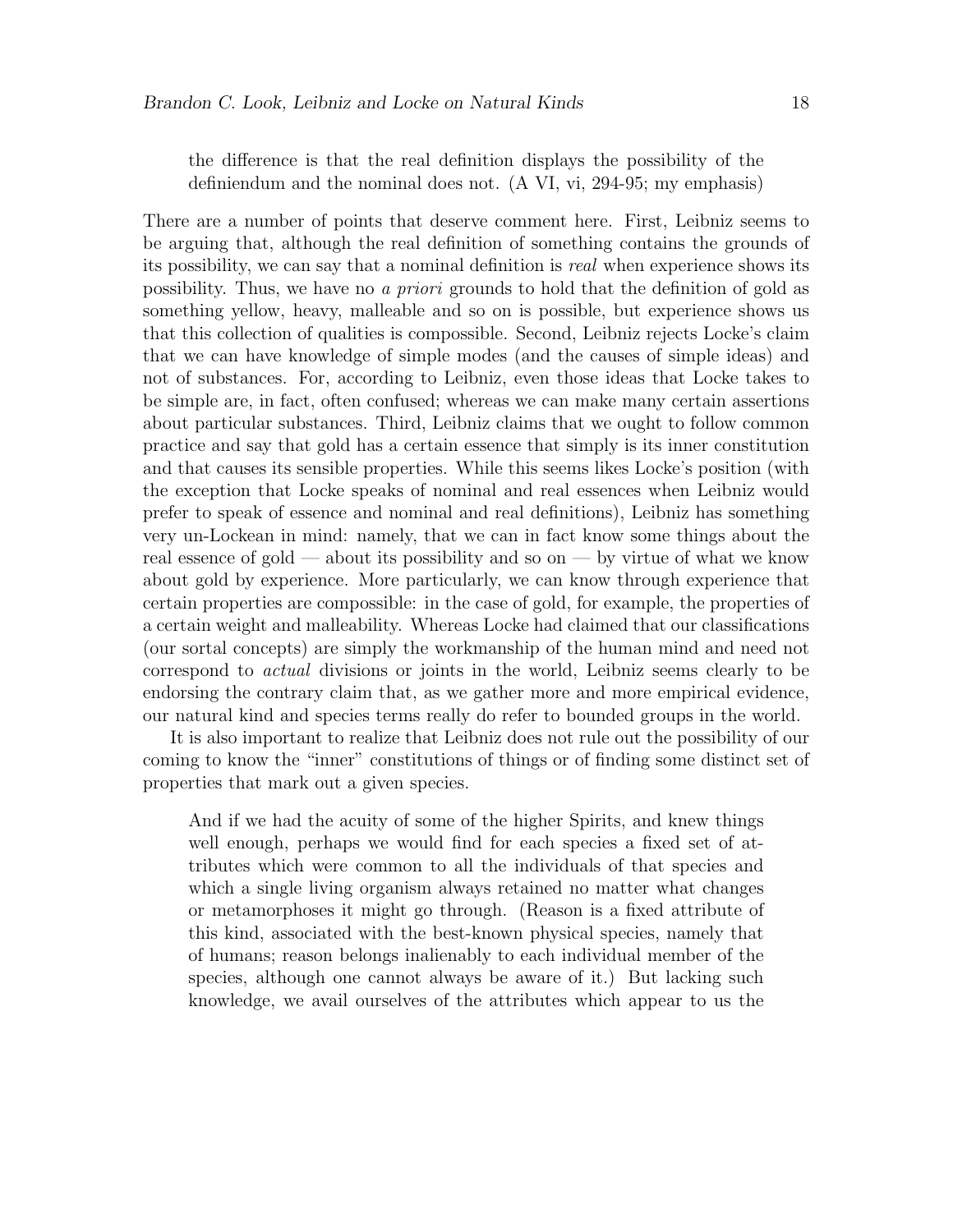most convenient for distinguishing and comparing things and, in short, for recognizing species or sorts; and those attributes always have their foundation in reality. (A VI, vi, 310)

At the moment, according to Leibniz, we do not seem to have such knowledge of what for Locke are the real essences of things, and so we content ourselves with the sensible properties. But even here Leibniz seems less skeptical than Locke, for he allows that the features that we use to classify individuals into species do in fact have their foundation in reality. More to the point, Leibniz claims that there are certain fixed attributes for species, which really do determine membership in a species or a natural kind. For human beings, it is rationality; and, I suspect, had Leibniz lived long enough to study our chemical theories and read Kripke, he might also have claimed that water has a fixed attribute related to its constitution by hydrogen and oxygen atoms.

These arguments about the possibility of our knowledge of essences underlie a moral concern of the *New Essays.* As Jolley has argued, the argument between Leibniz and Locke on real and nominal essences ought to be seen as being an argument about the nature of human beings, in which Leibniz wishes to defend the traditional view that human beings are essentially distinct from other living beings by virtue of their rationality (and by extension their capacity of ethical thought). I think that this is right, to a point. Not only does Leibniz rehearse the standard view that man is essentially rational, his claim is that this is something inner and hence real. He writes, "In the case of man, I believe that we have a definition which is at once nominal and real. For reason is as internal to man as anything can be, and ordinarily it declares its presence." (A VI, vi, 314) Moreover, there are some unwelcome consequences to Locke's view that sortal concepts are purely the work of the human mind. Indeed, if we agree with Locke's point that species or sorts are merely determined by our rankings according to different sensible qualities, Leibniz says that we would then be justified in marking out different species among humankind.

[T]here is no likelihood that a spaniel and an elephant come from a single ancestral line or that they have any such specific nature in common. So, when we talk about the different sorts of dogs in terms of appearances, we can distinguish their species, and when we talk in terms of inner essences we can remain uncertain; but when we compare a dog and an elephant we have no grounds for attributing to them, externally or internally, anything which would make us believe that they belonged to a single species. And so we have no grounds for hesitating to reject such a presumption. We could also distinguish species, logically speaking, among men; and if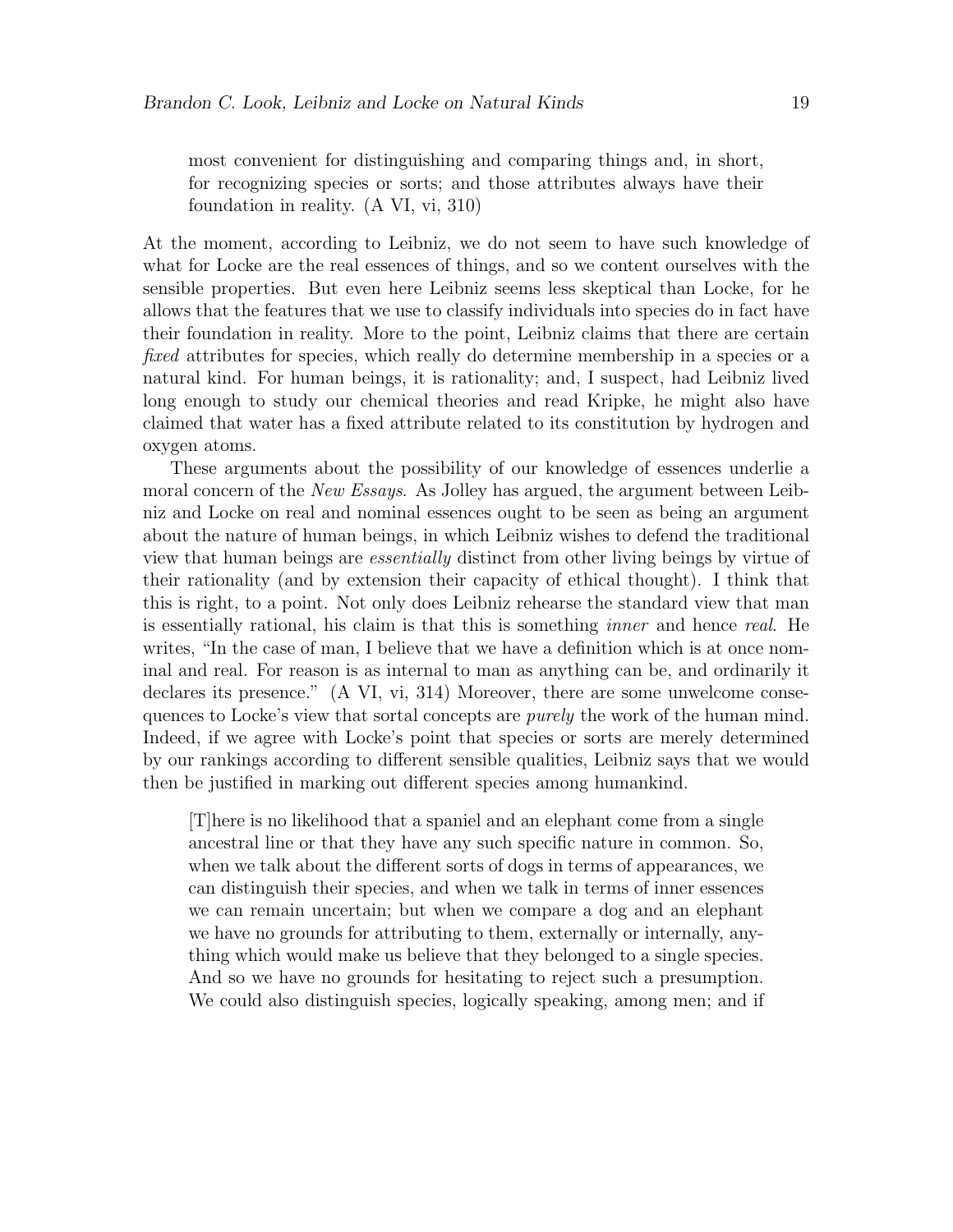we laid stress on externals we should also find differences which, physically speaking, could count as specific. Thus there was an explorer who believed that Negroes, Chinese and American Indians had no ancestry in common with one another or with peoples resembling ourselves. But as we know the inner essence of man, namely reason, which resides in the individual man and is present in all men, and as we find among us no fixed inner feature which generates a subdivision, we have no grounds for thinking that the truth about their inner natures implies that there is any essential specific difference among men. (A VI, vi, 325-26)

In other words, according to Leibniz, there is a *real* difference between the spaniel and the elephant, a difference not only in their appearances but also in their natures. Moreover, the spaniel and the elephant could never have come from the same ancestor, which is not the case with a spaniel and a beagle. Similarly, if one were to concern oneself solely with sensible qualities, one might be tempted to say that the different ethnic groups mentioned by Leibniz are distinct species. But, for Leibniz, members of these groups are all really members of the same species; not only do they all have (or could have) the same causal history, they all have the same fixed attribute: reason.<sup>14</sup>

On the other hand, we should not be too moved by this part of Leibniz's argument (and Jolley's interpretation). For if the view that I sketched above is correct, then we are justified in saying that there are species in other possible worlds that are rational. It is a certain (unique) set of properties that distinguishes human beings from other beings in this world and from other-worldly human-like (rational) beings.<sup>15</sup> It may be that Leibniz follows tradition in holding rationality to be the specific difference for human beings in this world. But it would seem that, on Leibniz's principles, there are any number of human properties that distinguish humans-in-the-best-possible-world from human-like beings in other possible worlds.

Let us return to the more obvious epistemological dispute. As we have seen, part of Locke's concern is to resolve problems that he claims were associated with an

 $14$ Incidentally, according to Leibniz, "a female can give birth to an animal which seems to belong to another species, this irregularity being caused simply by the mother's imagination - not to mention 'mola', as it is called." (A VI, vi, 315) 'Mola' was a growth in the womb. So, of course, the woman delivers a handicapped baby, and it's her fault! Just for having the wrong thoughts while pregnant.)

<sup>15</sup>We might be able to say that a human being is essentially a being with a certain genome, as we claim that water is  $H_2O$ . But it would be wrong to hang everything on rationality. That is, given the rest of his theory, Leibniz should tie essence to some unique inner structure (as contemporary essentialists are wont to do) and abandon the traditional privileging of rationality: which is presumably not unique to humans (in all possible worlds).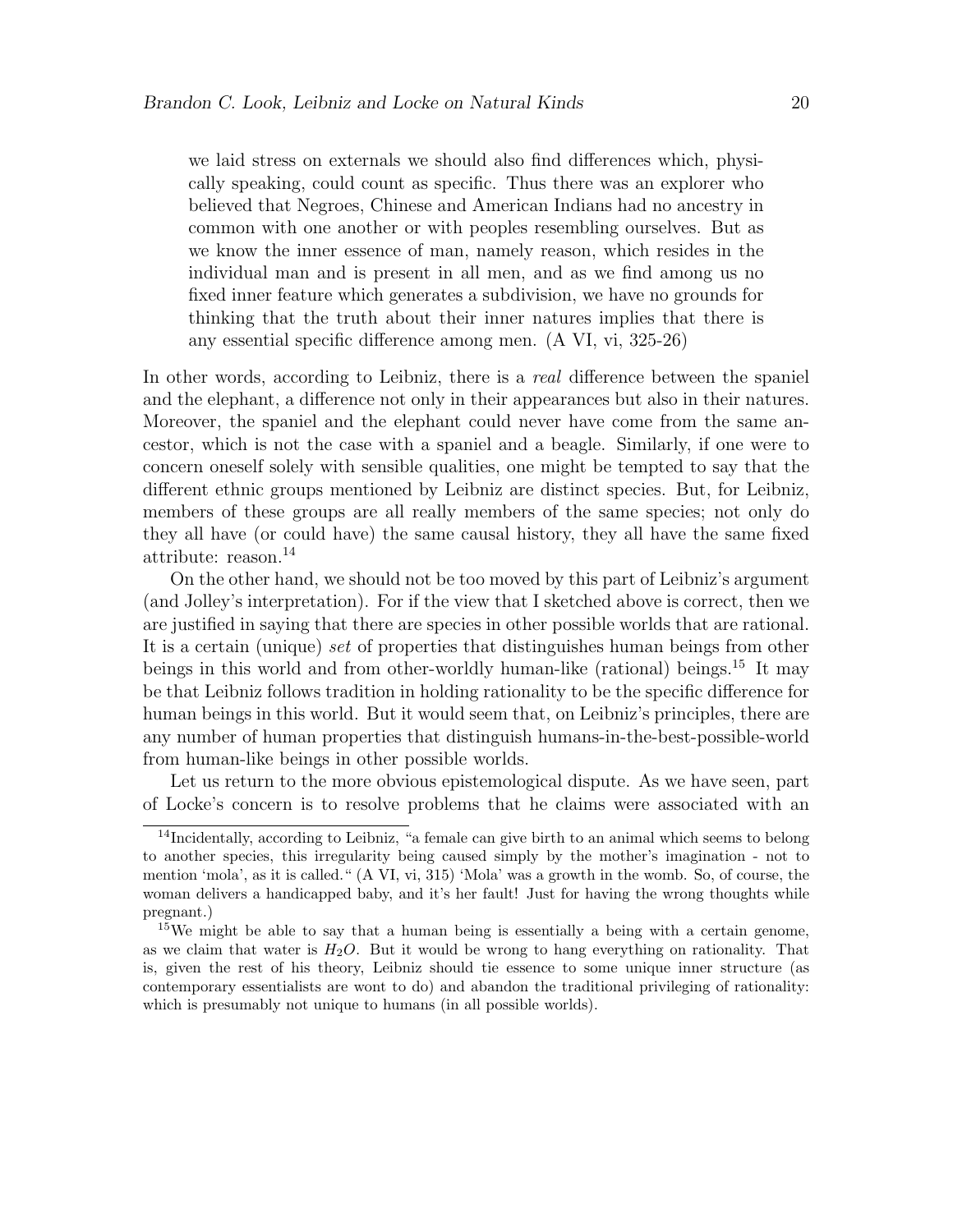abuse of words. With regard to "essence", Locke argues that we ought to confess that "essence" is really just a word that we use to describe "nominal essence", a set of sortal concepts based upon sensible qualities; we ought not to act as if "essence" means anything about the real or inner constitution of a thing, for we will remain ignorant of that. Leibniz, however, holds that we can know certain things not only about individuals but also about there species and genera. In Book IV of the New Essays, in which Philalethes gives his critique of the possibility of our certain knowledge about substances qua natural kinds, Theophilus says, "[L]et me tell you that there are, for example, hundreds of truths that we can be certain of concerning gold, i.e. that body whose inner essence reveals itself through the greatest weight known here on earth, or through the greatest ductility or by other marks. For we can say that the body with the greatest known ductility is also the heaviest of all known bodies." (A VI, vi, 400) For our purposes, the interesting questions to ask are: What is it that we can really know about gold? And how do we know it? It is here that we must recall Leibniz's claim that essence is nothing but the possibility of a thing. I take it that Leibniz has something like the following argument in mind: experience informs us of a certain consistent set of sensible properties in, for example, gold; that is, a certain set of properties is compossible. And, as I said above, it would seem that, according to Leibniz, we can come to know the following: (1) if  $x$  is an S, then  $x$  is F, or (2) if  $x$  is F & G  $\mathcal{C}, \ldots$ , then  $x$  is H. Notice, however, that (2) avoids an obvious problem associated with (1), a problem that Locke himself touched on: namely, how does one know when any "parcel of matter" is really an S?<sup>16</sup>

## IV

As we have seen, the disagreement between Leibniz and Locke about essences touches on many important issues. Locke's view was that we accomplish all of our classification by means of nominal essences (sets of sensible qualities that should follow from the inner constitutions of things), and Aristotelian real essences are useless. Indeed, he even makes the epistemological claim that, since, in the case of substances, the nominal essence must differ from the real essence (the inner constitution of things), we cannot have certain knowledge about the nature of substances and natural kinds. At the level of semantics, it should be clear that, on Locke's account, the meaning of natural kind terms (or sortal concepts) is determined by the set of descriptions of those sensible properties of individuals. More interesting, from my point of view

<sup>&</sup>lt;sup>16</sup>I believe that we sometimes slide easily from "What does 'gold' mean?" to "What is gold?" But the hard question that Locke raises, and that Leibniz doesn't really answer, is this: "How do I know that this is gold?"